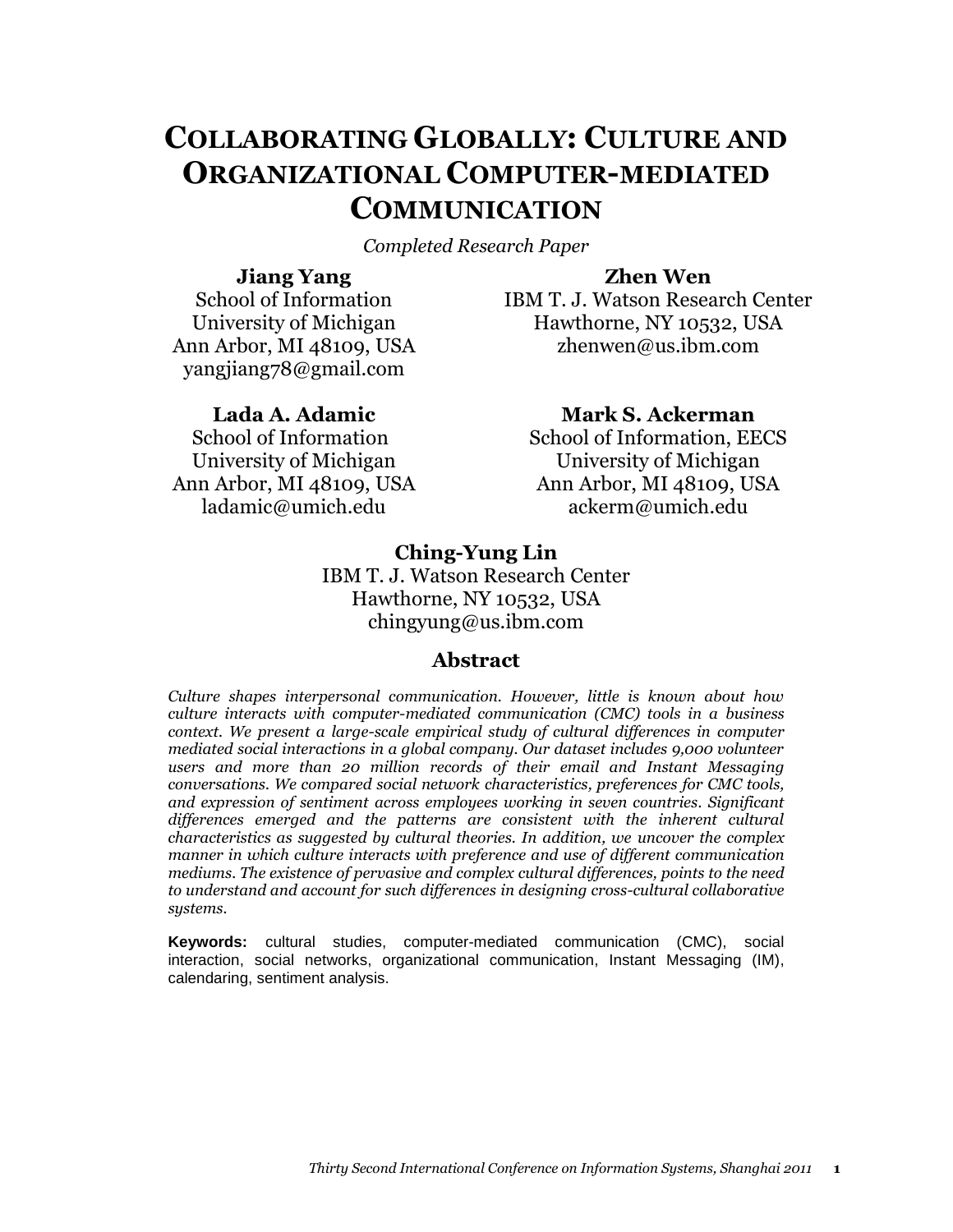## **Introduction**

The tools we are designing for collaborative work should be addressing barriers in cross-cultural interactions [\(Ishii 1993\)](#page-17-0). In the context of globalization, cultural differences appear across diverse ethnic groups, cultural orientations, value systems, economic mechanisms, and political ideologies, thus bringing tremendous challenges in cross-cultural collaboration.

Compared to the potential richness of this topic, prior work is limited in both scale and methodology, thus leaving a large area unexplored. For example, Kayan et al. (2006) surveyed the preferences of Asian users with respect to different Instant Messaging (IM) functions, such as multi-party chat, audio-video chat, and emoticons, relative to American users. However, most of these findings were derived from surveys and lab experiments, leaving open the question of their generalizability to practical and more complex contexts. In addition, prior research is also limited to comparing East vs. West culture broadly, thus little is known about the more nuanced differences among individual countries that have been suggested by cultural research (e.g., [Matsumoto et al. 1998;](#page-17-1) [Naumov 1996\)](#page-17-2).

We present a large-scale empirical study investigating cultural differences in social interactions through computer-mediated communication (CMC) tools, in a giant global company. Our dataset includes 9,000 volunteer users and more than 20 million records of their email and Instant Messaging conversations. This unique dataset allows us to empirically investigate cultural differences when users adopt CMC tools in a global company, in which users share a comparable corporate culture and business environment across multiple nations.

We examine three interrelated aspects regarding the structure of social interaction through CMC tools: 1) the number and distribution of one's social contacts within the organization; 2) preferences for different CMC tools; and 3) expression of sentiment. Our analysis quantitatively reveals a variety of significant differences across cultures in all three aspects and suggests designing CMC tools to accommodate culturally specific characteristics in people's social interactions and collaborations.

This paper is organized as follows. First we briefly review cultural theories and cultural studies in Information Systems (IS), through which we derive several high-level hypotheses to guide our exploration. We then introduce our datasets and methods of analysis. We present results regarding the effect of culture on three aspects of social interaction, and lastly discuss the design implications of our findings.

## **Literature Background**

## *Cultural Differences and Cultural Studies*

In cultural sociology and psychology, Western and East Asian cultures are often contrasted as one demonstrating a more analytic pattern and the other a more holistic pattern. Thus, Westerners tend to be context-independent, more narrowly focused, and use formal logic, while East Asians are contextdependent, broadly focused, situational, and dialectical [\(Nisbett et al. 2001;](#page-18-0) [Varnum et al. 2010\)](#page-18-1). This difference corresponds to the cultures' social orientation (independence vs. interdependence): Western cultures value independence, individualism, autonomy, and self-achievement [\(Hofstede 1980\)](#page-17-3); in contrast, Asian cultures emphasize interdependence, harmony, relatedness, and connection [\(Hofstede](#page-17-4)  [1983;](#page-17-4) [Singelis 1994;](#page-18-2) [Triandis 1995\)](#page-18-3).

The covariation between cognitive patterns and social orientation is widely supported in the literature (e.g., [Markus and Kitayama 1991;](#page-17-5) [Nisbett et al. 2001\)](#page-18-0), while the causal relationships and the links with other generic differences are still puzzling. For example, these Western and East Asian cultural groups significantly differ in their value systems (Aristotelian vs. Confucian intellectual traditions) [\(Lloyd 1996;](#page-17-6) [Pye 1985\)](#page-18-4), languages [\(Varnum et al. 2010\)](#page-18-1), and religions [\(Dollinger 1988\)](#page-17-7). Further, research has found many other important factors that can interact with social orientation and thus cognitive style, such as political systems [\(Greenfield et al. 2003\)](#page-17-8), economic ideology [\(Ralston et al. 2007\)](#page-18-5), and industrialization and geographic mobility [\(Kitayama et al. 2009\)](#page-17-9).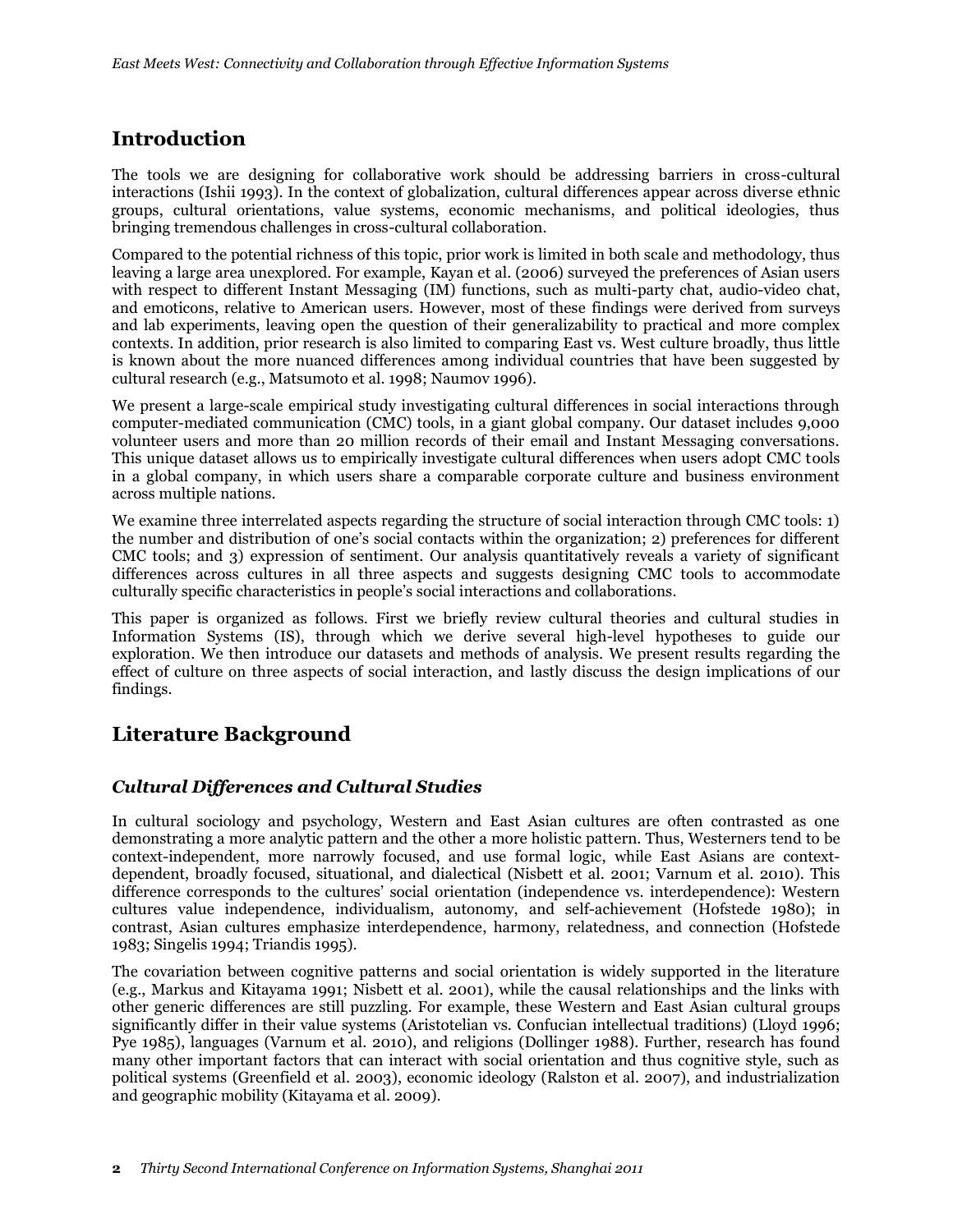Some research has started to explore cultural differences within these cultural groups. For example, East Europeans (Russians) are more interdependent and holistic than Americans [\(Matsumoto et al. 1998\)](#page-17-1) and Germans [\(Grossmann 2009;](#page-17-10) [Naumov 1996\)](#page-17-2). Croats are also more interdependent and holistic than Americans [\(Varnum et al. 2008\)](#page-18-6). Within Asia, cultures of individual countries also differ. Japan, as an ethnically and religiously homogeneous society, fosters internal and nationalistic allegiances [\(George](#page-17-11)  [1992;](#page-17-11) [Howard and Teramoto 1981\)](#page-17-12) and an individualistically oriented economic ideology [\(Whitehill 1991\)](#page-18-7). Chinese culture is rapidly evolving under the dramatic social transition from socialism to capitalism (Ralston [et al. 1995\)](#page-18-8). Although both are categorized into collectivism, China and Japan are featured differently by *guanxi* [\(Pye 1982\)](#page-18-9) and *wa* respectively in people's social interactions [\(Alston 1989\)](#page-17-13). In particular, *wa* is more oriented toward group identity and common interests, while *guanxi* encompasses personal ties between an individual and others [\(Jacobs 1980\)](#page-17-14) that are fostered through the exchanges of favors [\(Pye 1982\)](#page-18-9) and often cross institutional boundaries [\(Yang 1994\)](#page-19-0). While India is often grouped with China and other East Asian countries in cross-cultural studies, its culture is rooted in Buddhism and other influences, and in some aspects, e.g. the individualism [\(Hofstede 1980\)](#page-17-3) and context [\(Hall 1976;](#page-17-15) [Hall and](#page-17-16)  [Hall 1990\)](#page-17-16) dimensions, falls in-between the US and China.

### *Cultural Dimensions and Social Pattern*

High- and low-context is the primary cultural dimension that is associated with people's information processing and social patterns. As described by Hall (1976), high-context cultures are characterized by less verbally explicit communication and more reliance on internalized understanding. Members of highcontext cultures share situational, rational, and context-based knowledge, and they frequently express in an indirect and nonverbal style [\(Ting-Toomey 1988\)](#page-18-10). On the contrary, people from low-context cultures share codified, external, and transferable knowledge, and use an explicit communication style.

High- and low-context communication styles correspond to the social structures where people reside. High-context cultures tend to develop close, long-term, and multifaceted relationships. Within such relationships, high-context information can be assumed and further enhanced, and high boundaries among groups are created. On the other hand, members in low-context cultures more easily communicate across boundaries with explicit and external information, and tend to establish short-term relationships [\(Hall 1976;](#page-17-15) [Hall and Hall 1990\)](#page-17-16). As mentioned, a low-context cognition pattern is often associated with a more individualistic social orientation; thus, members of low-context cultures place more value on independence, and groups are loosely bounded. As such, people build individual-based relationships and they readily create new connections and cross social groups. Therefore, members of individualistic cultures tend to be more sociable with their individualistic orientation, explicit communication style, and minimal group identities and boundaries [\(Triandis 1989\)](#page-18-11).

In addition, several other dimensions have been identified to measure culture: power distance, individualism, masculinity, uncertainty avoidance, time orientation, and long-term orientation [\(Hall](#page-17-15)  [1976;](#page-17-15) [Hall and Hall 1990;](#page-17-16) [Hofstede 1983;](#page-17-4) [Hofstede and Bond 1988\)](#page-17-17). With regard to the most relevant dimensions to the present study, high-context cultures are often associated with high tolerance for uncertainty and a polychronic time orientation [\(Hall 1973\)](#page-17-18). In particular, cultures accepting uncertainty present higher tolerance on ambiguous situations, and require fewer rules. Cultures with polychronic time value social interactions over tasks, and favor multitasking and are highly susceptible to interruptions. Oppositely, monochronic time cultures perceive time as linear and compartmentalized, and value commitment and punctuality.

Hofstede indexed over 60 countries based on these cultural dimensions, and found that although the differences between the Western and East Asian cultures generally exist, there are interesting and complex variances within these general cultural groups [\(Hofstede 2009\)](#page-17-19). For example, as a tranditioanal East Asian country, Japan posesses high-context and long-term orientation similar to China and South Korea, but presents a very high tendency of uncertainty avidance even over many Western countries such as the United States and Germany. India is another case with mixed identity. India shares similar medium level of individualism as Japan, and presents very low uncertainty avoidance similar to China. This suggests that countries like Japan and India are more likely to fall along the continuum between the two extreme ends of these dimensions. The variety and inconsistency among these dimensions requires examining cultural differences on the national level and motivates us to understand how these complex cultural traits can shape computer mediated social interactions.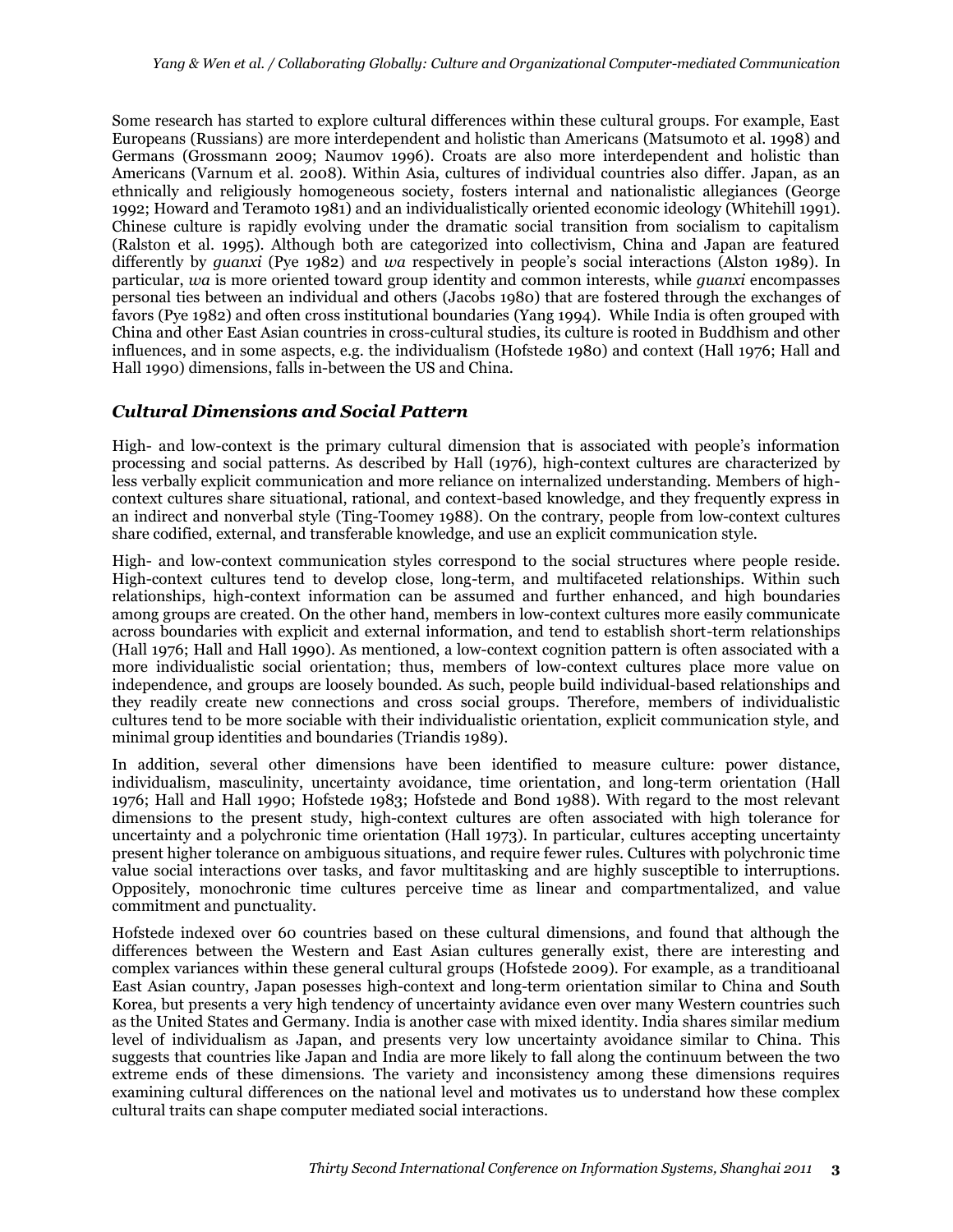## *Cultural Studies in Information Systems*

Cultural studies in Information Systems have generally followed the above literature and mainly focused on the adoption and usage of collaboration tools between Western and East Asian cultures. For example, Asian users have been found to prefer features that support high-context communication: they prefer multi-party chat, audio-video chat, and emoticons in Instant Messaging (IM) [\(Kayan et al. 2006\)](#page-17-20), benefit more from rich communication media in negotiation [\(Veinott et al. 1999\)](#page-18-12), and tend to be less satisfied with asynchronous communication [\(Massey et al. 2001\)](#page-17-21). Another study also found that Chinese managers tend to maintain a higher "bandwidth" using IT and rely on multiple cues and implicit contexts [\(Teng et](#page-18-13)  [al. 1999\)](#page-18-13).

A few studies have also revealed cultural differences in people's social and collaborative processes. For example, in a lab-experiment, American pairs viewed the collaborative task as an exercise in situationspecific compromise, while Chinese pairs perceived it as a consensus-reaching process [\(Setlock et al.](#page-18-14)  [2004\)](#page-18-14). The cultural differences might interact with specific social interaction contexts. The same study found that Chinese pairs talked more than American pairs in face-to-face interaction settings, and the differences were minimal when they conversed via IM. In contrast, another experimental study conducted by Wang et al. (2009) found that Chinese participants talked less than Americans in a brainstorming task through video and text chat. Similarly, Yang et al. [\(2010\)](#page-19-1) in a study comparing three major Communitybased Question-Answering (CQA) sites across countries, found that users of the American site Yahoo! Answers tend to be more active in replying to questions and the Q&A interactions tend to be more conversational than on the Chinese site Baidu Knows (zhidao.baidu.com). Despite the complexity of their social behavior, members of high-context cultures value social purposes and involve important social considerations during their information processes, for example, choosing an appropriate medium for communication tasks [\(Setlock and Fussell 2010\)](#page-18-15) and motivating social Q&A behavior [\(Yang et al.](#page-19-2) 2011).

However, most of these studies did not include large-scale observation in culturally diverse and otherwise complex contexts. They are also limited in their comparison of East vs. West, thus little is known about the more nuanced differences among individual countries that have been suggested by cultural research (e.g., [Matsumoto et al. 1998;](#page-17-1) [Naumov 1996\)](#page-17-2). Our unique dataset provides an invaluable opportunity to empirically investigate cultural differences in people's social interactions through CMC tools in real business practice.

### *Hypotheses*

Our analysis is framed along three primary aspects regarding people's social interaction through CMC tools in an organizational setting: 1) structure: the size and distribution of one's social network; 2) channel: the preferences for different CMC tools; and 3) content: expression of sentiment. This study is primarily exploratory in its examination of national cultural differences over these three dimensions. However, prior cross-cultural research has suggested a few major directions for our exploration. In particular, high- and low-context and collectivism versus individualism are two primary and wellconstructed cultural dimensions, based on which we derive several high-level hypotheses. In addition, other dimensions such as uncertainty avoidance, time orientation, and power distance are also taken into consideration.

#### **H1: Size and distribution of social network.**

The size and distribution of a person's social network are two important properties, indicating the structural pattern and capacity in social interactions. These properties have important implications for understanding individual sociability, strength and influence of social ties, and efficiency of communication structure.

The size of a social network is one measure of sociability. As discussed previously, low-context cultures are associated with an explicit communication style, open grouping pattern, and short-term and lowcommitment relationships, while individuals in high-context cultures maintain high commitment and boundaries. This suggests that people in low-context cultures might readily build new social contacts with strangers, develop larger but loosely-bonded social networks. In contrast, Asians (high-context) might be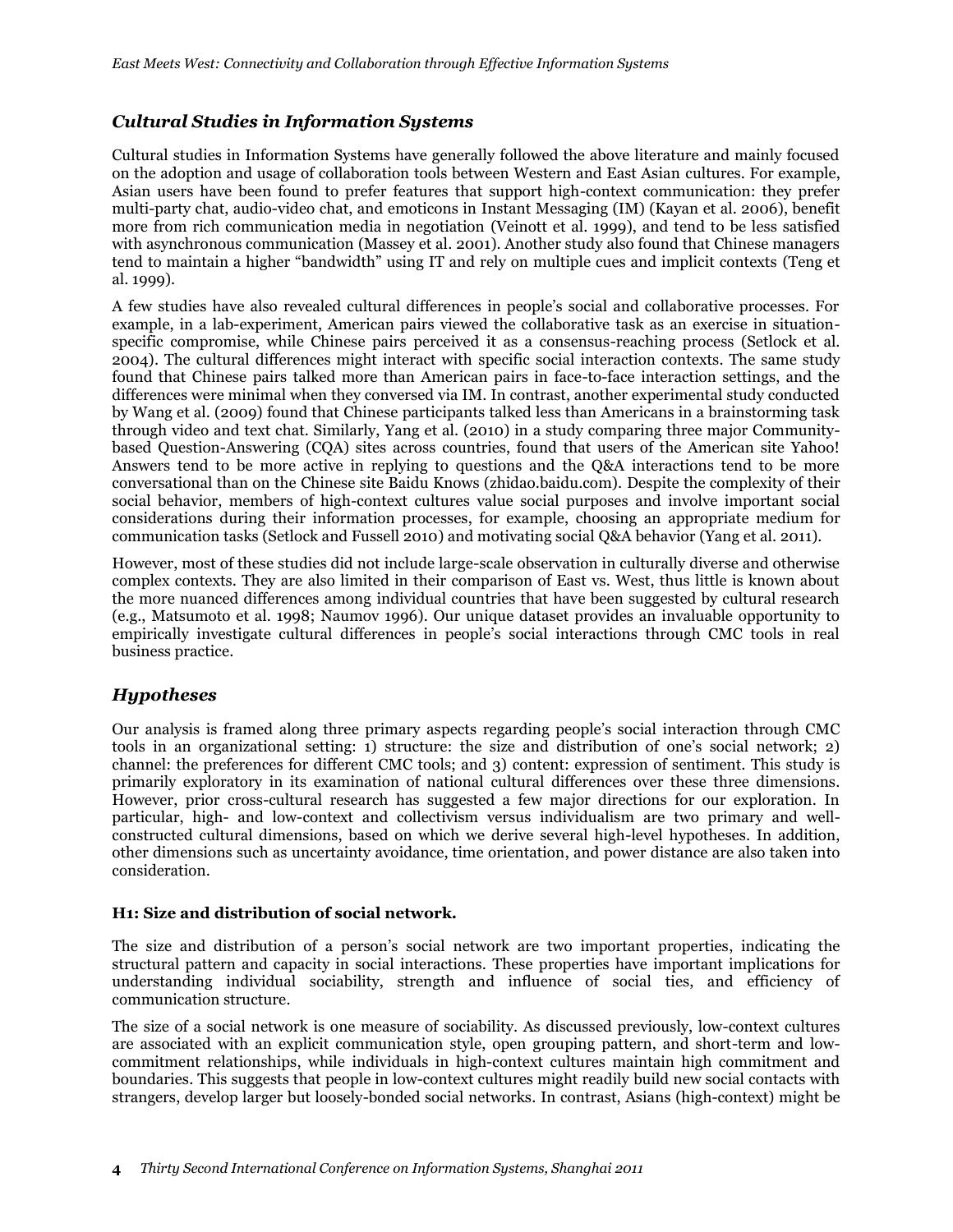expected to maintain smaller but long-term networks [\(Hall 1976;](#page-17-15) [Hall and Hall 1990;](#page-17-16) [Triandis 1989\)](#page-18-11). In addition, the newly emerging theory of residential mobility argues that people in mobile societies tend to have larger social networks, but the relationships are more volatile than in more stable cultures [\(Kitayama](#page-17-9)  [et al. 2009;](#page-17-9) [Oishi 2010\)](#page-18-16). The high- vs. low-context and mobility factors might interact with each other. Geographic mobility is associated with the degree of openness and industrialization of a society, and countries like China would have a lower social mobility than developed countries such as the United States [\(Kitayama et al. 2009;](#page-17-9) [Oishi 2010\)](#page-18-16). Integrating all these factors, we hypothesize that people from low-context countries such as the United States and the United Kingdom tend to acquire more social contacts (have a larger social network); people from high-context and low mobility countries like China and India would maintain smaller size of social networks, while countries like Japan might lie in between the two extremes on this dimension.

Low context cultures tend to employ function-based classification of social relationships (e.g., lover, boyor girlfriend, best friend, close friend, chum, colleagues). In contrast, high-context cultures (Japanese) tend to have a steep categorization based on intimacy levels: in-groups, acquaintances, and strangers [\(Lewin 1984\)](#page-17-22). High-context interactions would foster long-term, deep, and multifaceted social bonds with in-group members, thus we may expect that high-context people more heavily focus on a few strong ties and thus have a more skewed distribution of communication frequencies over all social contacts.

#### **H2: Preference over CMC tools.**

Communication in high-context cultures is characterized as polychronic, highly distractible, and requiring high-context information. It is oriented toward social relationships and less concerned with privacy [\(Hall](#page-17-15)  [1976;](#page-17-15) [Hall and Hall 1990\)](#page-17-16). Previous studies have found that Asian users prefer features that support highcontext communication, for example, they prefer multi-party chat, audio-video chat, and emoticons in IM [\(Kayan et al. 2006\)](#page-17-20), benefit more from rich communication media in negotiation [\(Veinott et al. 1999\)](#page-18-12), and tend to be less satisfied with asynchronous communication [\(Massey et al. 2001\)](#page-17-21). This all suggests that users from high-context cultures would be more likely to prefer IM, as it provides semi-asynchronous communication and richer information channels, with lesser concerns about privacy and interruption.

**H2a**: users from high-context cultures tend to use IM more than users from low-context cultures.

People from low-context cultures tend to reduce uncertainty and have monochronic time orientation [\(Hall](#page-17-15)  [1976;](#page-17-15) [Hofstede 1980\)](#page-17-3). Thus they would make specific plans, compartmentalize time resources, and take time commitment seriously. On the other hand, high-context cultures have high tolerance for uncertainty and ambiguity, and are socially-oriented rather than task-oriented. Thus people in high-context cultures might prefer undefined, relatively arranged, and highly flexible time management. We hypothesize that users of high-context cultures are less likely to use scheduling (collaborative calendaring) tools, which imply a specific and institutionalized time commitment.

**H2b**: users from high-context cultures tend to use Calendar Meeting tools less.

However, as mentioned, Japanese culture exhibits both high-context and high uncertainty-avoidance, so it may be different from other high-context countries like China and India.

In addition, people from high-context cultures may adopt CMC tools more contextually. Interviews conducted by Setlock and Fussell (2010) revealed that when deciding about appropriate communication media, Asian respondents tend to involve more considerations concerning the social process in addition to the information task per se. Therefore we hypothesize:

**H2c**: users from high-context cultures are more likely to differentiate their social contacts by choosing different CMC tools.

#### **H3: Sentiments in conversation.**

Sentiment represents an important feature of the content of social interactions. High-context communication relies on implicit and rich nonverbal contextual information. People in such cultures tend to be inward and contemplative, and less expressive of emotions and opinions [\(Russell and Yik 1996;](#page-18-17) [Song 1985\)](#page-18-18). In addition, driven by collectivistic social orientation, people in high-context cultures tend to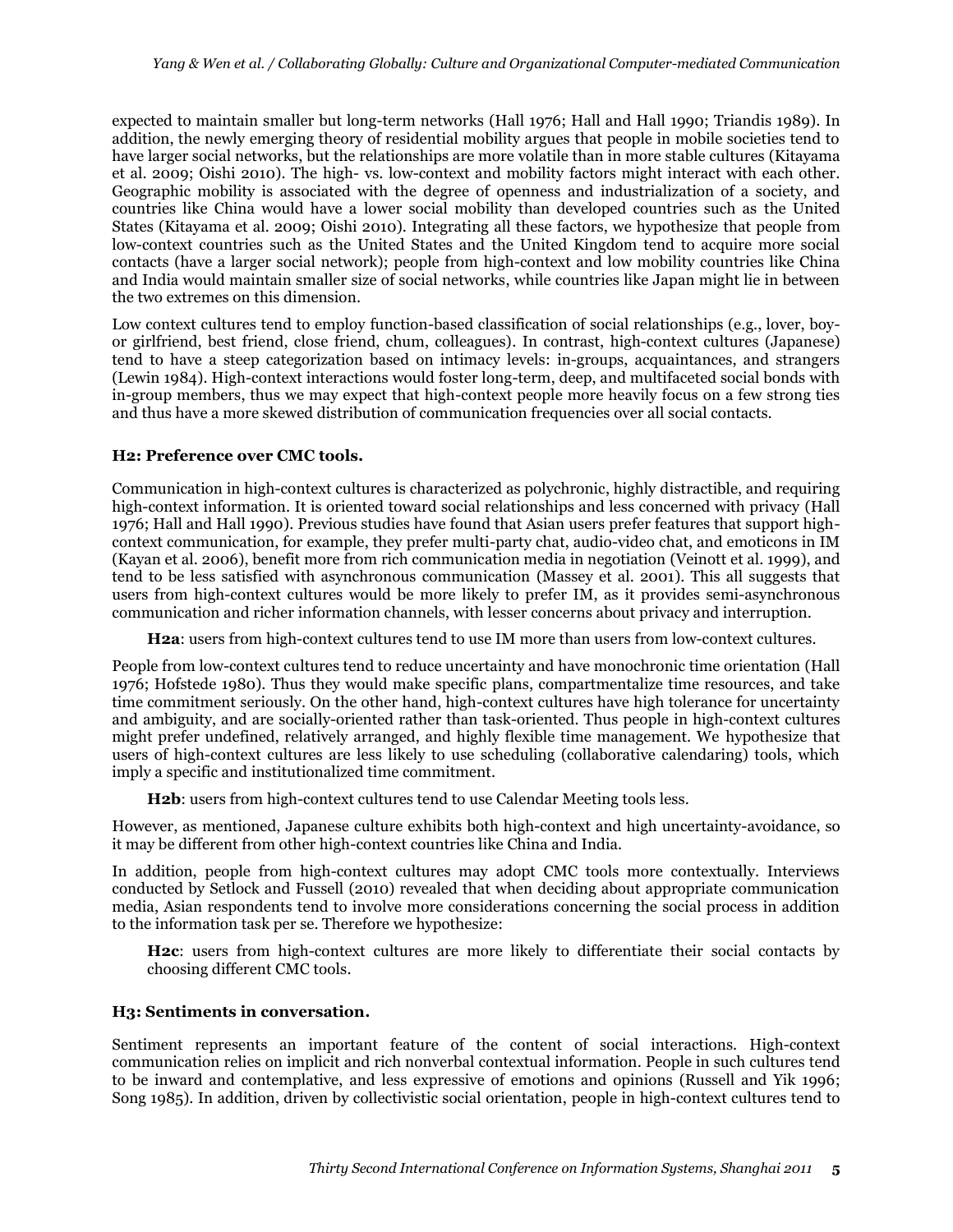achieve conformity in their interpersonal interactions [\(Yamagishi et al. 2008\)](#page-18-19), and they are more prevention-regulatory focused, i.e. behave more conservatively [\(Higgins 1997;](#page-17-23) [Lee et al. 2000\)](#page-17-24). In contrast, people in low-context cultures are more explicit and expressive of self-opinions, consistent with a greater focus on individualism. Thus we would expect to observe a relatively higher level of sentiment expressed in conversations in low-context than in high-context cultural settings.

## **Data & Method**

#### *Data*

Our empirical study resides in an international company devoted to information technologies and consulting, with 400,000 employees across more than 200 countries. The globalization and specialization of the company provides us with an invaluable environment to explore how cultural differences matter in multinational collaborative work.

Collecting sensitive data about individuals' contact networks and communication is challenging, especially in an organizational context. The data used in this study were acquired from 8,952 volunteer users, who adopted an Intranet service and thus agreed to share their outgoing communication records. To preserve privacy, the original textual content of an email or text message was not saved. Instead, the content is represented as a vector of word frequencies after stemming and stop-word removal. In addition, to precisely capture the social interaction patterns, we removed spam and mass email announcements, leaving us with 20 million emails and text messaging conversations (see [Wen and Lin](#page-18-20)  [\(2010\)](#page-18-20) for more technical details about data preprocessing).

The 8,952 users in our pool can be regarded as being sampled through a snowball method: individuals adopted the service through word-of-mouth referral within the company, and the process was started from the development team. As a result, users in our pool are scatted throughout different divisions and countries. A prior study based on the same dataset, which had fewer sampled users (7,043), compared the network characteristics and job roles of the sampled users to the rest of the firm and found minimal differences between the two distributions [\(Wu et al. 2009\)](#page-18-21), thus further warranting our sampling method.

We selected a set of countries with sufficiently large numbers of users in the pool for the cross-cultural comparison analysis. Table 1 lists these countries with their abbreviated names and sample sizes, and we indicate their general cultural orientations. These cultural orientations are roughly defined and should generally follow the pattern of low-context and individualism for West and high-context and collectivism for East. However, we only use the general orientation to guide the comparison and we seek to comprehensively explore cultural diversity across countries.

> JP  $\overline{C}N$

| Country | ID  | <b>Sample</b><br><b>Size</b> | <b>Cultural</b><br>Orientation |  |
|---------|-----|------------------------------|--------------------------------|--|
| USA     | US  | 2499                         | West                           |  |
| UK      | UК  | 760                          | West                           |  |
| Canada  | CА  | 381                          | West                           |  |
| Germany | DE  | 684                          | West                           |  |
| Japan   | JP. | 377                          | East                           |  |
| China   | CΝ  | 365                          | East                           |  |
| India   | ΙN  | 1352                         | East                           |  |



**Service** 

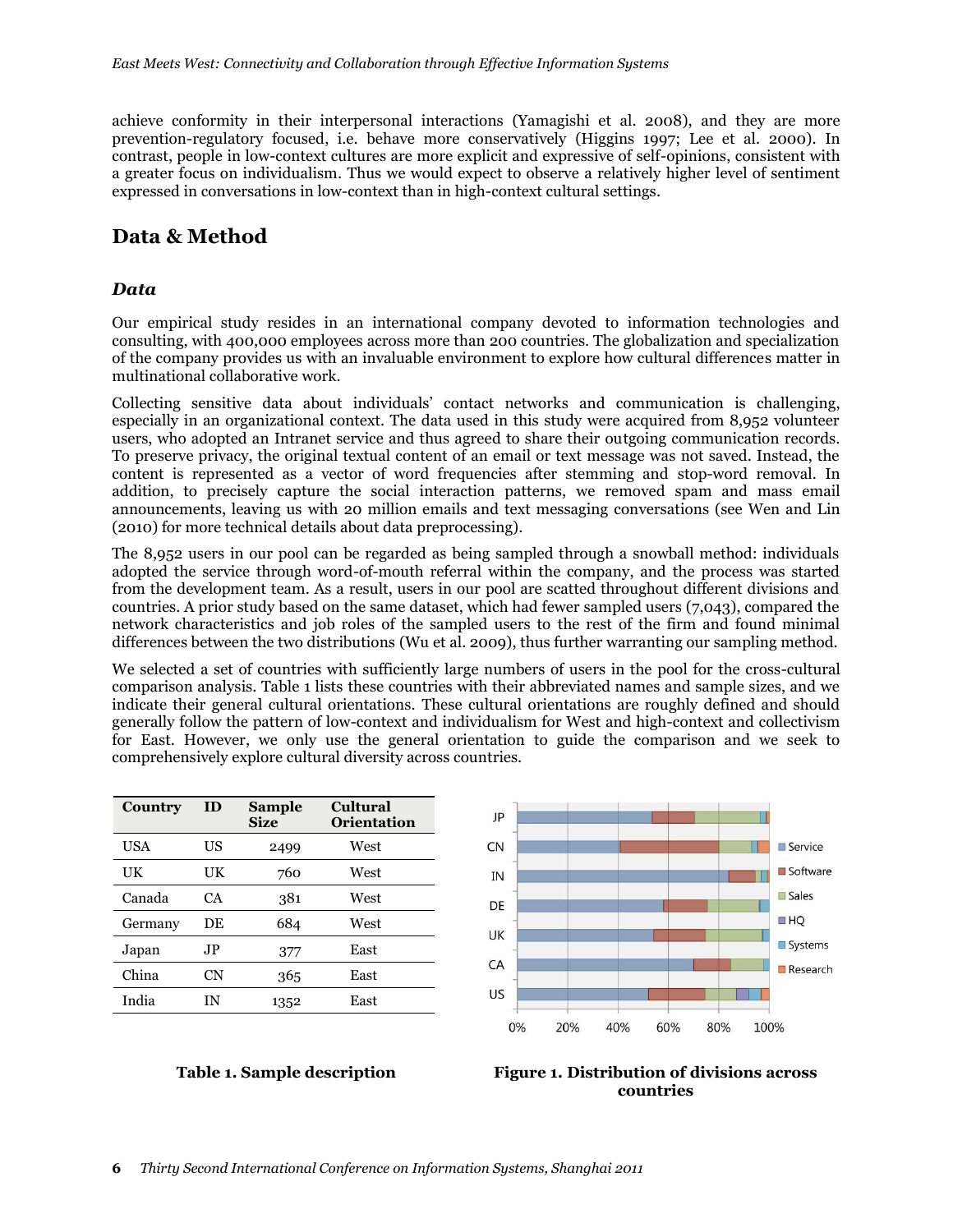### *Independent Variables*

Our analyses involve a set of independent variables used to predict the presence of cultural differences. We use the country one works in as a proxy of cultural orientation. This will not be accurate for all individuals, e.g. those working in a country that is foreign to them, but it should generally hold. The United States may be an exception in that it has more diverse ethnic backgrounds. We note, however, that this might in fact resemble the actual "culture" of the US.

In addition, we include users' position in the organizational hierarchy in assessing cultural difference to better understand the interaction between these two variables. To simplify the analysis, we only differentiate users who hold the title of "manager" from those who do not.

#### *Dependent Variables*

As introduced, we primarily focus on three major aspects of social interaction through CMC tools in assessing cultural differences: number and distribution of social contacts, preferences over CMC tools, and sentiment expression. We developed a variety of measures to quantify each of these characteristics, which we will describe in more detail below.

#### **Social network:**

We investigate the number and distribution of people's communication contacts through the CMC tools used within the company. A contact is a person one has communicated with (by sending a message)<sup>1</sup> through one of the CMC channels. In particular, the size of one's social network is defined by the number of contacts one had during a given time range, and we measure the frequency of communication with each contact to quantify how users distribute their communications within their social network.

#### **Preferences of CMC tools:**

Three types of CMC tools are involved in our study: email, Instant Messaging (IM), and Calendar Meetings (coordinated through the format of email). We compare individuals' relative preferences for each tool, in terms of adoption rate and frequency of usage. We will describe detailed measures for each in the Analyses and Results section.

#### **Sentiments in conversations:**

 $\overline{a}$ 

Employing keyword frequency statistics, we evaluate the sentiments in people's conversations. We adopt the subjectivity lexicon used in [Wilson et al. \(2005\)](#page-18-22), which includes a list of 8,000 subjectivity clues that have been annotated as weakly (strongly) negative or positive. For example, "suggestion" is annotated as weakly positive, "wrong" as weakly negative, "successful" as strongly positive, and "suffering" as strongly negative. At the aggregate level, we calculate the frequency of all subjectivity terms to measure the overall degree of subjectivity of the conversation.

Term-frequency is a simplified method for sentiment analysis, and we recognize that it cannot precisely detect the sentiment of an individual conversation. However, this is sufficient to capture the aggregate sentiment pattern of an individual user, as we are interested in comparing these general differences of users across cultures. In addition, our subjectivity lexicon can only be applied to sentiment patterns in English text. Since English is the primary language in which business is conducted by the company and sentiment can be only reliably compared within a single language, we focus on conversations in English.

<sup>1</sup> As described in the Data section, the volunteer users agreed to share their outgoing communication records thus only outgoing messages can be analyzed.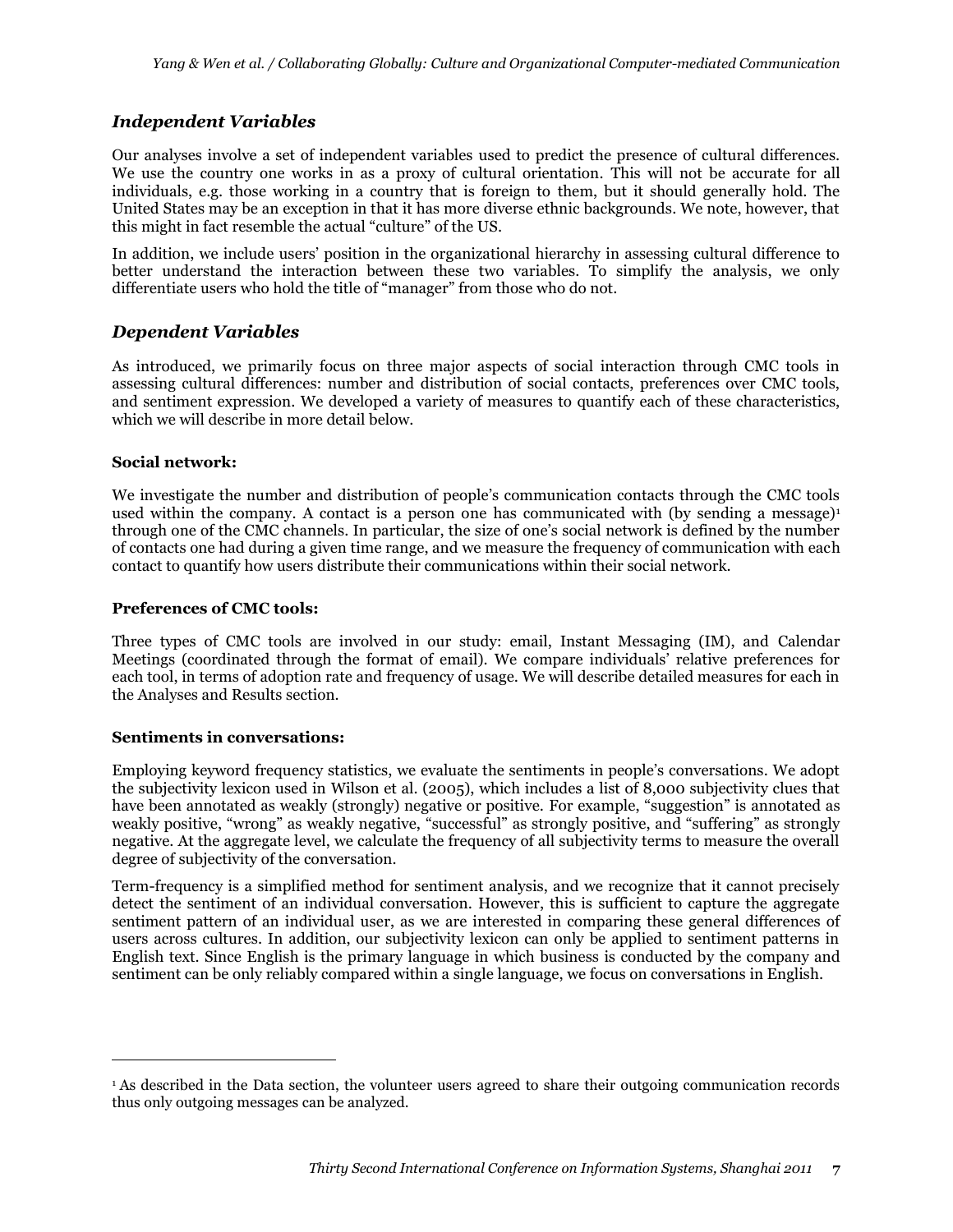## *Confounding Variables and Limitations of the Data*

Controlling confounding variables is challenging for empirical studies. In this study, various methods were used to account for confounding factors. First, one of the most valuable things about this dataset is that it provides a controlled environment where people share a similar educational level, technical literacy, socioeconomic class, and professional context across countries. Second, we tested each of the available demographic variables (e.g., job role, division) on the dependent variables we were measuring, as well as their interaction effect with culture. When possible, we also tested the hypotheses just within a single job role: the group of business consultants who constitute the largest portion in the dataset. We sometimes did observe an effect for these demographic factors on our dependent variables (e.g., company division is related to the size of social network). However, cultural difference is consistently significant across all our dependent measures even while controlling for all these factors. We will report these statistics in the Analyses and Results section.

Due to the difficulty of accessing sensitive data, we could not obtain variables such as age and gender. However, we hand-coded gender for a random sample of users from different countries (around 1.5k users for 4 countries) and we did not find significant gender differences in the dimensions we were measuring (e.g., size of network, communication intensity).

We recognize that this cross-cultural comparison cannot be conducted in a fully controlled environment. Although we did not find significant gender differences in our small-scale test, we cannot exclude that demographic factors like gender and age might play an important role in social interactions. However, consistent with the result in [Yang et al. \(2011\)](#page-19-2) that culture is the most significant predictor of social Q&A behavior compared to other demographic variables, cultural differences appear robust in our analyses. We are confident that the findings of this study confirm the existence of cultural differences in organizational CMC usage across countries.

## **Analyses and Results**

 $\overline{a}$ 

Our analysis is framed by the three important dimensions of people's social interactions through CMC tools. As expected, cultural differences emerge on all three dimensions across the countries we investigate. In general, countries fall in between the general categories of high-context versus low-context cultures, and they present behavior patterns that are largely consistent with our predictions based on their cultural traits. In addition, we further explore the variances across individual countries and the interactions between culture and other covariates, which are often significant and intriguing too.

## *Basic Characteristics of Social Networks*

We first characterize the general patterns of individuals' communication and social networks across sampled countries. Figure 2 reports several primary statistics for each country: (a) total number of contacts one has sent messages to within the company (size of one's direct social network), (b) total number of communication instances through all channels (quantity of comm.), (c) average communication frequency (ave.Comm) per contact (note that there is a positive correlation between network size and ave.Comm,  $p=0.20$ , p-value $<10^{-15}$ ), and (d) ratio of within-country contacts to all contacts. To control for different durations of records over years, the counts are constrained to a 6-month period in 2008 (Jun~Dec). All regression tests on cultural factor are significant (p-value<10-15) and the results are robust with respect to selection of other time ranges2.

First, countries differ in the size of individuals' social networks: US/UK have significantly higher numbers of contacts than other countries and IN/CN have the lowest. DE is an outlier in Western countries, which may imply that Germans tend to be more conservative in developing social relationships. Considering the possible confounding factor of job role to the network size, we ran a regression using corporate division

<sup>2</sup> We tested time ranges that are different from or overlapping with current selected time range in 2006 and 2008.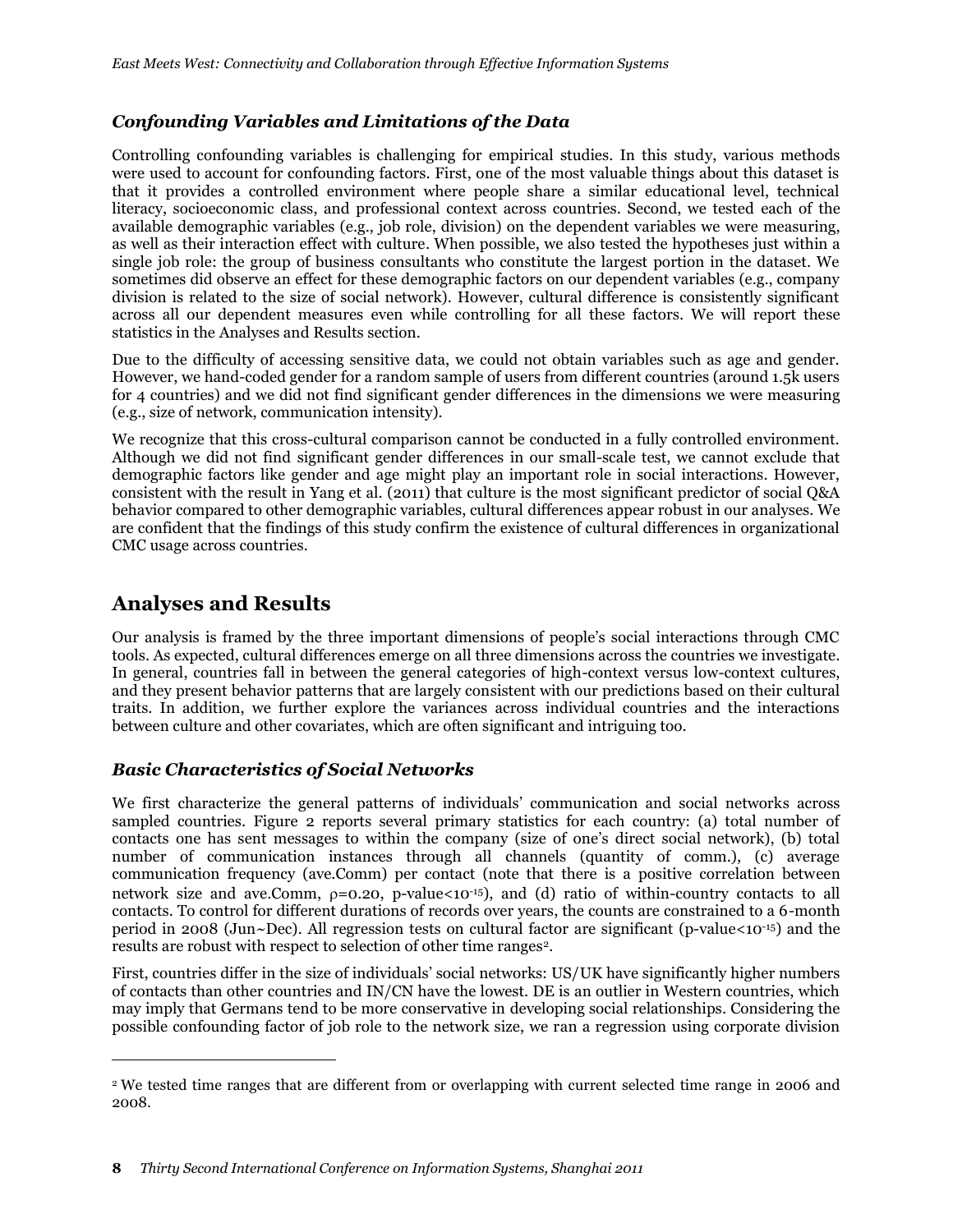

**Figure 2. Basic statistics of social network and communication patterns**

and country to predict network size. The result shows both to be significant (Rdivision<sup>2</sup>=0.074;  $R_{\text{country}}^2$ =0.0419;  $R_{\text{toother}}^2$ = 0.1045; p-value<10<sup>-15</sup>). To further control for the job-role factor, we ran tests on the subset of users whose job title is consultant and the pattern is preserved (Figure 2.e-f show two examples of statistics for this group).

As mentioned, the number of contacts on the individual level is generally positively correlated with average communication frequency per contact (those who have more social contacts tend to also communicate with each contact more frequently). However, Japanese has the largest average number of communications within relatively smaller networks. In addition, US/CA and UK/DE are differentiated in that Americans and Canadians on average communicated more often with each of their contacts than did the British and Germans.

Notably, Western countries, in particular CA/UK, show a stronger tendency to acquire cross-country contacts (Figure 2.d). The US falls between Western and Eastern countries in this respect. One might expect two opposing factors in the proportion of cross-country contacts that Americans have: 1) there are



**Figure 3. Proportion of communication allocated into each group, ranked by communication frequency; right figure is zoomed in for rank1 and rank5 groups**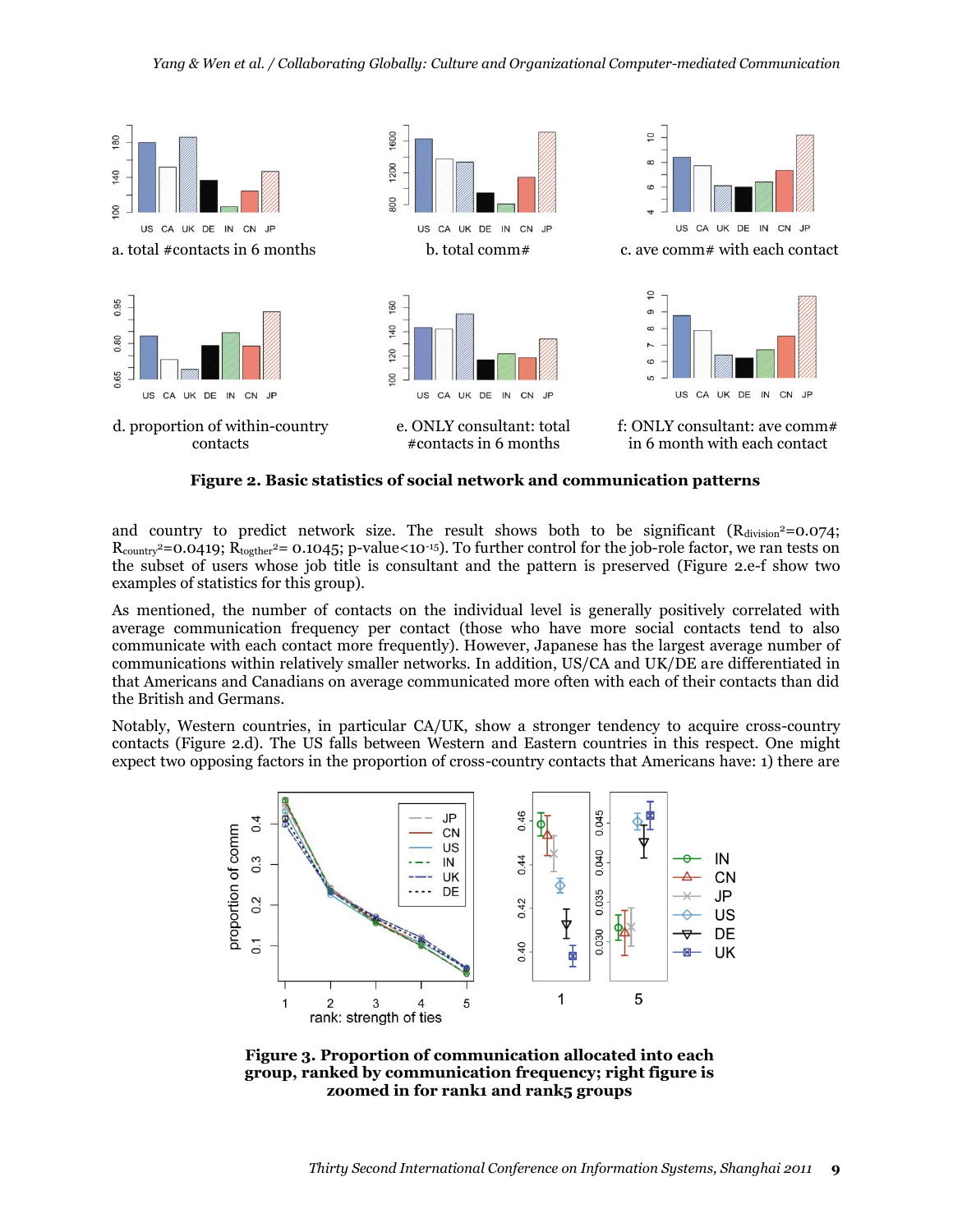more people working within the same country, providing more opportunity for within-US communication; 2) as the US hosts the company's headquarters, Americans might hold jobs that require out-of-country communication. Finally, Japanese users have a very high proportion, higher than CN/IN, of within-country contacts, suggesting a greater within-country focus.

We also assess the cultural difference in how people distribute their communications over their social contacts. For each user who had more than 100 contacts during a 6-month range, we rank his/her contacts into 5 ordered groups from highest to lowest communication frequency: the  $1~10~10~10~10$  $30~70$ th, 70~150th, and >150th. That is, the 1~10th group includes those 10 contacts with whom a given individual communicates most. We then examine the proportion of total communication being allocated to contacts of each rank.

As shown in Figure 3, CN/IN/JP present a slightly more skewed distribution than UK/DE, while US is in the middle. The differences among countries are significant in all ranks (p-value<10-15). This suggests that relative to Western countries, Asian countries tend to communicate more frequently with their closest contacts, while less frequently with their weakest ties.

**Conclusion**: the result is consistent with **H1**. In general, people of low-context cultures such as US/CA/UK tend to develop larger social networks while people from high-context and low mobility countries like CN/IN/JP maintain smaller social networks and tend to be highly focused on their stronger ties. In addition, Germany appears to be different from other Western countries, as Germans tend to be conservative in developing social networks in terms of both size and intensity. Japan is also special in that Japanese tend to maintain higher frequencies of communication and have a strong tendency of making intra-country contacts.

#### *Preference of CMC Tools*

 $\overline{a}$ 

As hypothesized, people show different preferences over CMC tools across cultures. In particular, the results support our hypotheses that users from high-context cultures prefer IM (**H2a**), while users from low-context cultures prefer scheduling tools (Calendar Meeting) (**H2b**).

In terms of preference for CMC tools, we quantify the proportion of one's social network that was contacted via each of the three CMC tools. Figure 4 presents a visualization of the pairwise ratios in the numbers of contacts over each communication channel: e.g. between IM and Email, and between Calendar Meeting and IM3. The ratios are calculated as:

$$
preference_{IM} = \frac{n_{IM}}{n_{allContents}}, overlapped\_preference_{IM \& Email} = \frac{n_{IM \& Email}}{n_{allContents}}
$$
 (Eq 1)

High-context countries such as China and India are more likely to use IM to communicate with their contacts, whereas Western countries have very few contacts through IM. Japan is again an exception among Asian countries, as it is the least likely to use IM and shows a preference for communicating through email for most contacts. Comparing Calendar Meetings and IM, we see an opposite usage pattern: users of low-context cultures tend to adopt Calendar Meetings for more contacts.

The preference of CN/IN for IM relative to other countries is significant in terms of both the ratio of contacts via IM (Figure 4) as well as the frequency of communication with each contact via IM (see Figure 5.a.). Since the preference for CMC tools might be affected by the job role one is performing, we examined this difference restricted to the group of business consultants, and we found that although the differences are diminished to some degree, the patterns are consistent (Figure 5.b) <sup>4</sup>.

<sup>3</sup> We use this two-way comparison between each pair of CMC tools because IM and Calendar Meetings involve a much smaller number of contacts than does Email.

<sup>4</sup> The preference of low-context cultures for Calendar Meeting also preserves for the group of business consultants but we only show the IM case in Figure 5.b.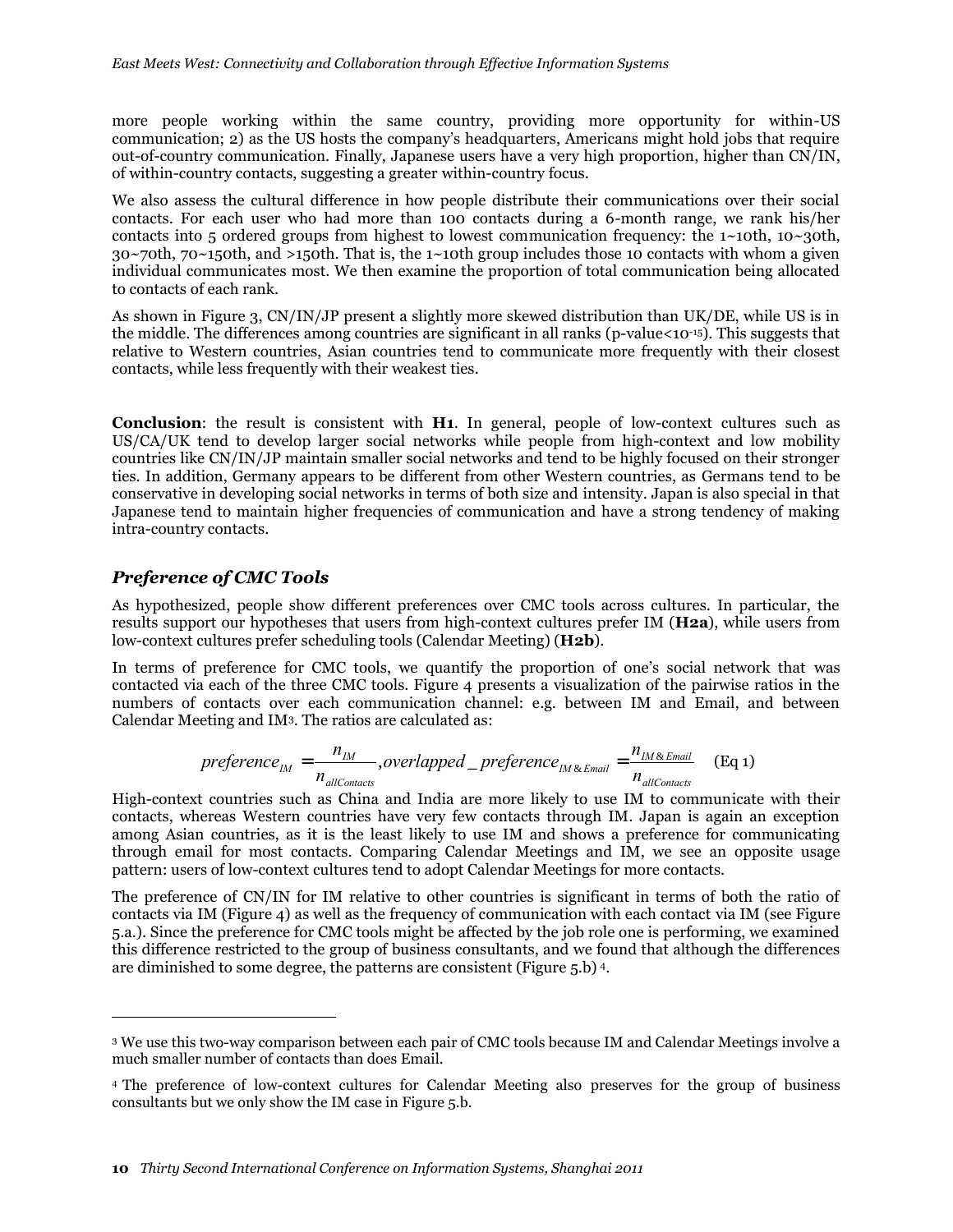

#### **Figure 4. Relative preferences - ratio of contacts being allocated, between: IM vs. Email, Calendar Meeting vs. IM**



To test H2c, we measure whether people select different communication channels depending on the contact, or whether they use them uniformly. Figure 4 contrasts the proportion of contacts reached by 2 separate communication channels vs. proportion reached by both channels together. Figure 5c shows the proportion of contacts that have been reached via all 3 channels. It is clear that users from low-context cultures (US/CA/UK/DE) tend to have relatively larger overlapping areas than Asian countries.

To precisely quantify the degree of overlap versus divergence of contacts across communication channels, we measure the deviation of the observed overlap from the expected overlapping proportion of contacts one has. For example, if an individual uses email with  $4/5<sup>th</sup>$  of her contacts, and IM with  $\frac{1}{2}$ , then one might expect  $4/5$ \*1/2 =  $4/10$  of them to receive both emails and IMs from this individual. In the 2-way IM vs. Email case we have:

$$
P_{observed-overlapping} - E[P_{overlapping}] = P_{IM \& \& Email} - P_{IM} \times P_{Email}
$$
 (Eq 2)

A negative deviation indicates a stronger tendency to differentiate contacts. As shown in Figure 6, countries of low-context cultures US/CA/UK present more overlap in their channel use, while highcontext culture countries CN/IN/JP are more likely to choose distinct communication tools for different contacts.

**Conclusion**: as hypothesized, high-context culture countries such as China and India present a strong preference for using IM (**H2a**), while being less likely to use calendaring tools to schedule meetings than low-context culture countries (**H2b**). However, Japan is again an exception in that individuals have few IM contacts and use IM infrequently in this organizational context. In addition, low-context culture countries all show a higher tendency to use multiple channels to communicate with the same individuals while users of high-context cultures tend to differentiate contacts by adopting different communication channels (**H2c**).



**Figure 5. Example statistics for CMC tool preference**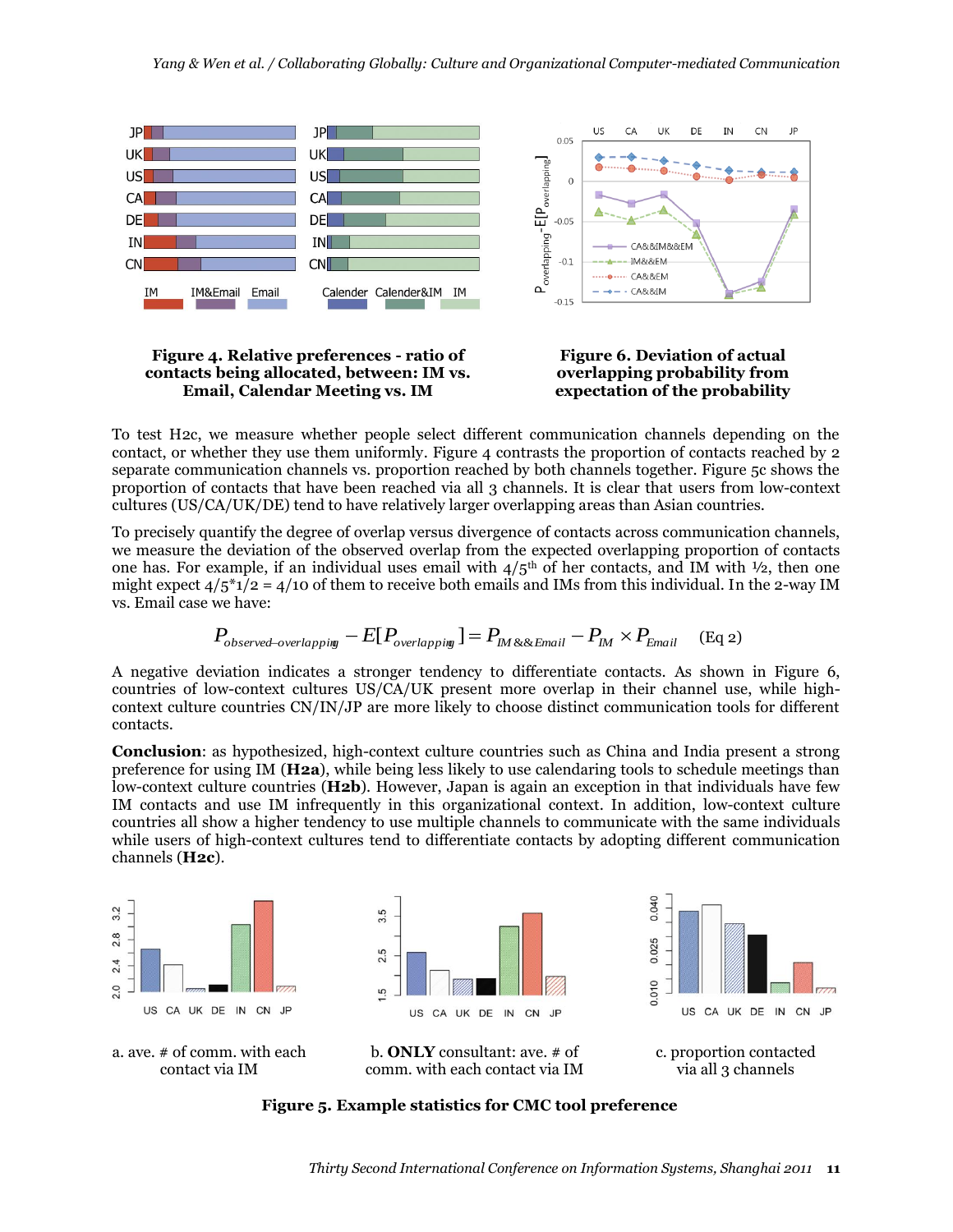



**Figure 8. Expression of weak vs. strong sentiment**

#### *Sentiment in Conversations:*

#### **Who is more subjective?**

 $\overline{a}$ 

In this section, we analyze cultural differences in sentiment patterns. We quantify the degree to which people expressed sentiment in their conversations by calculating the frequencies of sentiment-laden keywords from the subjectivity lexicon in [Wilson et al. \(2005\)](#page-18-22). As mentioned, the sentiment clues have been annotated as weakly (strongly) negative or positive, and in the figures and tables below we designate them using signs: "-" for weakly negative, "--" for strongly negative, " $+$ " for weakly positive, and " $+$ +" for strongly positive.

First, we characterize sampled countries into a 2-dimensional chart (Figure 7), along the primary axes of negative versus positive sentiments. For each valence, we take a simplified method to combine the keyword frequencies between weak and strong sentiments:

$$
sentimentMeasure = \sum Frequency_{weakKeywords} + 2 \times \sum Frequency_{strongKeywords} (Eq 3)
$$

The factor of 2 in the second term assigns twice the weight to words carrying strong sentiment relative to weak sentiment words. Changing this factor only slightly changes the absolute position of each point but not the relative positions of the points to each other. As Figure 7 shows, countries roughly fall into 4 areas: JP uses sentiment-laden words the least, CN/IN are in the middle, and US/UK/CA express the most sentiment (both positive and negative) in their communication. Germany is an outlier that expresses negative sentiment more often than positive.

However, the combined sentiment measure cannot show nuanced differences in the degree of subjectivity. Figure 8 plots the countries according to the average frequencies of the sentiment keywords by valence and strength5. Countries are not consistent between weak and strong sentiments. For example, DE is not only the lowest in positive sentiments, but also very low in weakly-negative sentiment. Nevertheless, it is the most frequently strongly negative. UK tends to be intermediate in strongly negative, but the most weakly negative among all countries.

<sup>5</sup> Consistently across all 4 sentiment dimensions, culture is the most significant factor when controlling for individuals' division and job role. E.g., for "++":  $R_{\text{culture}}^2=0.11$ ,  $R_{\text{division}}^2=0.02$ ,  $R_{\text{role}}^2=0.04$ .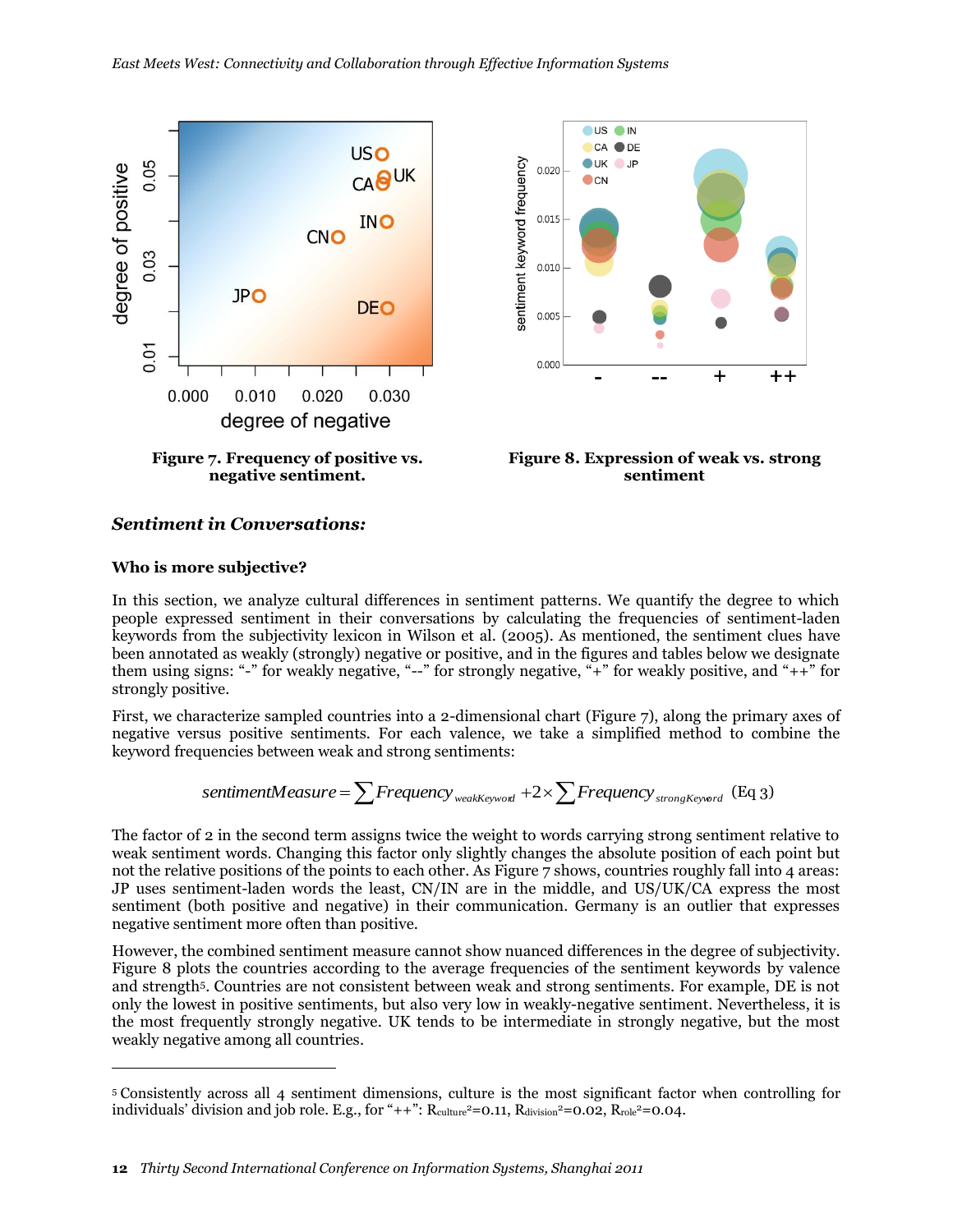

**Figure 9. Sentiment expression in IM vs. Email by users who had both kinds of conversations**

**Figure 10. Sentiment expression for communication within-country and between-countries.**

**Table 2. p-value: between IM vs. email Table 3. p-value: comparing within-country and between-countries**

|      | culture         | IM or Email            | Interaction term | culture         | intra vs. inter country | Interaction term |
|------|-----------------|------------------------|------------------|-----------------|-------------------------|------------------|
| - -  | $< 2.2e-16$ *** | $< 2.2e-16$ ***        | $< 2.2e-16$ ***  | $< 2.2e-16$ *** | 0.4563                  | 1.300e-07 ***    |
|      |                 | $<$ 2.2e-16 ***        |                  |                 | $< 2.2e-16$ ***         | $2.237e-13$ ***  |
|      |                 | 0.00089 $\mathrm{***}$ |                  |                 | 6.391e-05 ***           | $< 2.2e-16$ ***  |
| $++$ |                 | $<$ 2.2e-16 $***$      |                  |                 | $0.00587**$             | 1.583e-06 ***    |

### **Sentiments in different communication channels**

Because of the exploratory nature of this study, we are also interested in sentiment patterns broken down by context. As suggested by previous studies, people may present different social interaction patterns in different contexts (e.g., [Wang et al. 2009\)](#page-18-23), thus we hypothesize that cultural factors may vary and interact with particular modes of communication.

First, we compare the degree of sentiment expressed in conversations through IM versus Email. They provide different affordances for communication, thus we expect that people would use them differently in terms of both context and communication style. In general, users tend to express higher sentiment levels in their IM conversations than emails (Figure 9, Table 2), as IM is a more informal and conversational communication tool. However, the magnitude, and in one case, direction, of the difference varies across countries. In particular, US/CA/UK share very similar patterns (CA, which is almost identical to the US, has been omitted for clarity): a substantially higher amount of sentiment is expressed in IM than Email. CN/IN/JP show smaller differences between the two channels, and DE has one opposite pattern: strong-negative sentiments are more likely expressed in Email than in IM. The observation that CN/IN/JP have smaller discrepancies in sentiment expression between these two CMC tools might be partially due to their overall lighter use of sentiments than US/CA/UK (especially for Japan); whereas the more significant discrepancies for US/CA/UK may suggest that IM is perceived very differently from email, since it is used only with a very small group of contacts and less frequently than in CN/IN.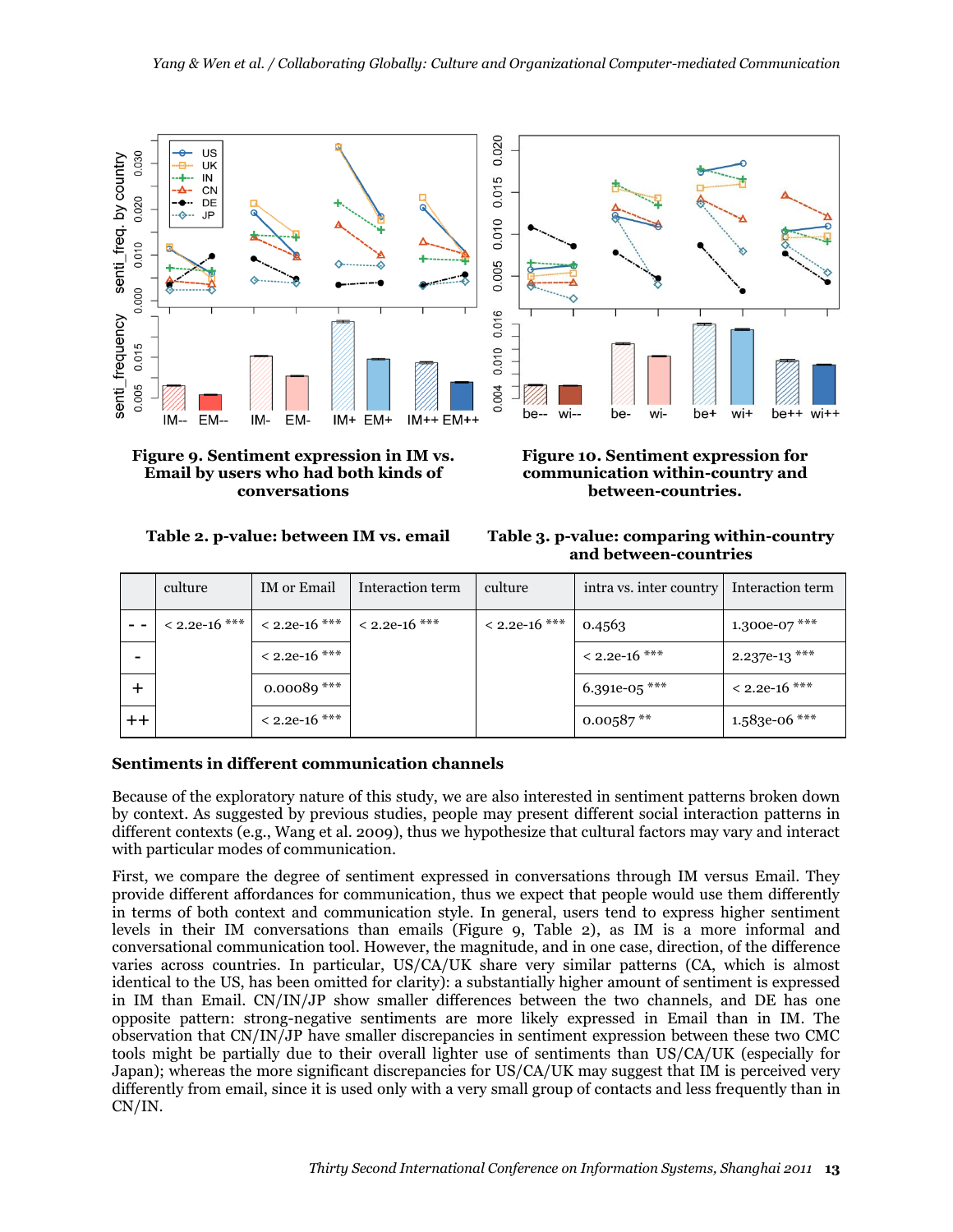

#### **Sentiment in cross-country communication**

Another direction of comparison is considering whether the communication is occurring within the same country, or is crossing country borders. As shown in Figure 10, between-country communication exhibits higher levels of sentiment on each of the four measures (except for strong-negative), which suggests that people tend to express sentiment more frequently to others who are from a different cultural identity. However, the magnitude of differences is smaller than between IM vs. Email.

The interaction between culture and the inter- versus intra-country variable is consistently significant across all types of sentiments (Table 3). This implies that culture influences sentiment expression differently in different contexts. Interestingly, high-context countries CN/IN/JP and Germany share the same pattern of having significantly higher sentiment levels when communication is with someone in a different country, whereas low-context cultures US/CA/UK present an almost opposite pattern: withincountry communications contain slightly more sentiment (except for weak-negative).

There are four potential reasons for the larger discrepancies in high-context cultures [\(Hall 1976\)](#page-17-15): 1) high boundaries between the in-group and out-group; 2) conservative expression of sentiment in maintaining close relationships; 3) implicitness of sentiment in verbal communication within a group with a wellestablished and shared context; and lastly but perhaps most importantly, 4) greater likelihood of communicating with others from low-context cultures, thus encouraging adjustment to the more open and explicit communication style. Germans show the largest difference in sentiment expression, being less likely to express sentiment to other Germans. This observation would be an interesting topic of future study.

#### **Sentiment in cross-hierarchy communication**

The last contextual factor we explore is cross-hierarchy communication. There are significant differences in levels of sentiment expressed in conversations between different cross-hierarchy pairs. To simplify, we differentiate 4 types of cross-hierarchy pairings: manager to manager, manager to non-manager, nonmanager to manager, and non-manager to non-manager. Figure 11 presents how they differ in the 4 sentiment dimensions. In general, messages from managers tend to be more positive and less negative, and vice versa for messages from non-managers. The difference in weak-positive sentiment is the largest (p-value<10-14), followed by weak-negative (p-value=0.02), while differences on strong sentiments tend to be non-significant (p-value~0.2). This trend may be consistent with managers boasting to other managers and rallying their troops.

We further explore whether countries vary on this pattern of differentiating cross-hierarchy pairs. On both the weak sentiment measures, the interaction between culture and organizational hierarchy is also significant (2-way ANOVA: interaction term on weak negative, "-" p-value<0.01; interaction term on weak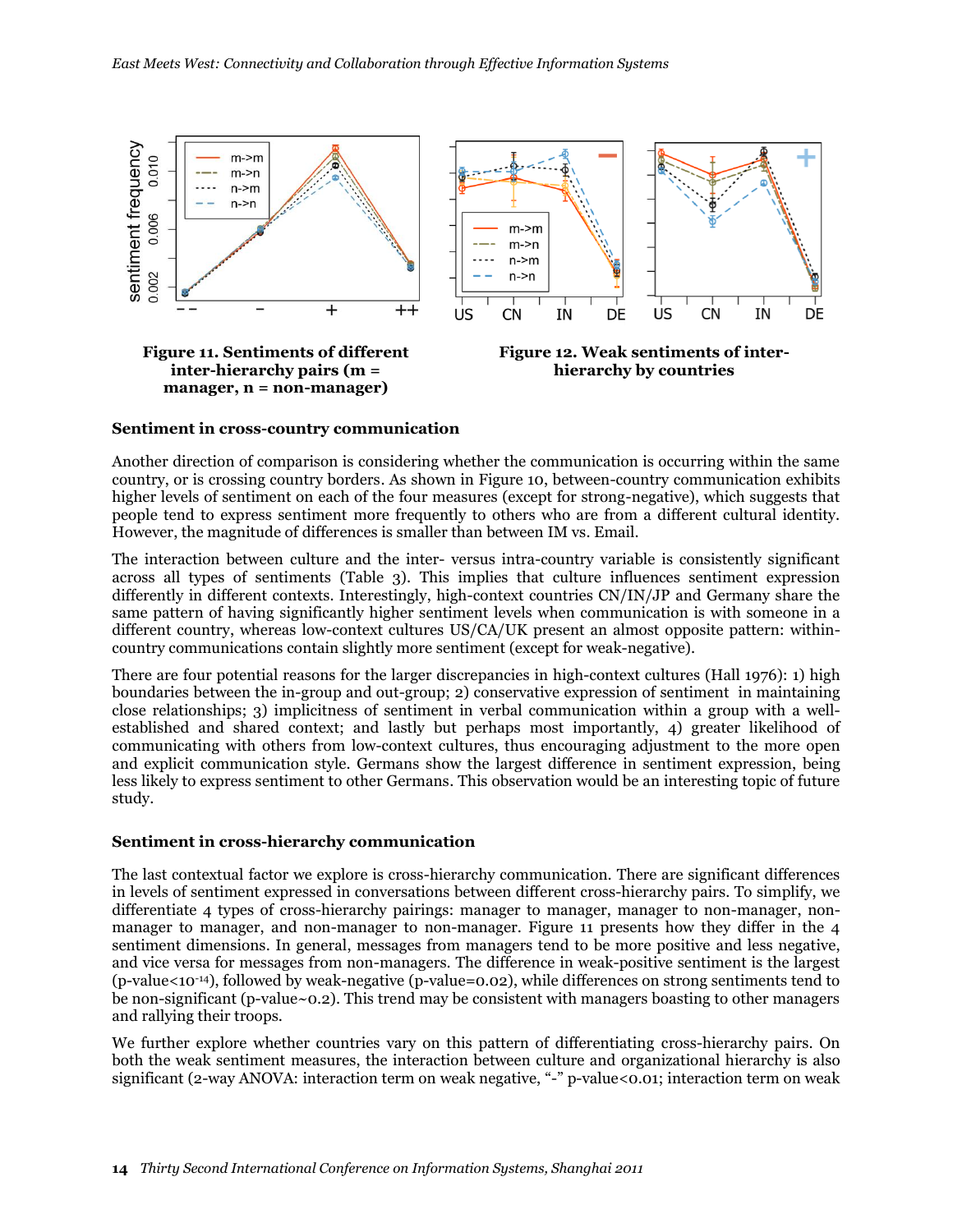positive, "+" p-value<0.026)<sup>6</sup>. Figure 12 shows that the differences vary across 4 of the countries. In particular, US and India present significant differences across the different job role pairings on both of the two weak sentiment measures. With smaller sample size, India shows a stronger interaction effect than the US (1-way ANOVA on individual country level; IN on weak-negative: p-value<0.001; IN on weakpositive: p-value<10-4; compared to US, on weak-negative: p-value<0.05; on weak-positive: pvalue<0.001). CN is significant on the weak-positive dimension with the smallest sample size (pvalue<0.001) while DE is not significant across all pairs on all dimensions. Although CN's nonsignificance on weak-negative might be due to its small sample size, we can see that on the weak-positive dimension Figure 12 shows relatively higher divergence among the different types of pairs for CN and IN, than US and DE. This suggests that IN/CN tend to be more conscious of hierarchy in their communication. This finding might be related to the fact that both China and India all rank very high in power distance index, which indicates a high level of inequality of power and wealth within the society [\(Hofstede 1983\)](#page-17-4). However, larger sample and more in-depth analyses are required to accurately assess this interesting pattern.

**Conclusion**: our findings on sentiment patterns are generally consistent with **H3**, as users from lowcontext cultures (e.g., US/CA/UK) tend to express relatively higher level of sentiment in their conversations than people from high-context cultures such as CN/IN/JP. Germans are an exception as they tend to express positive and weak-negative sentiment less frequently than other cultures, but express strong-negative sentiment more often.

Sentiment patterns vary across different communication contexts (e.g., IM versus Email, and inter- versus intra-country conversations), and the patterns also appear to present significant interaction with culture. First, the level of sentiment expressed in IM conversations is generally higher than in emails. On the country level, surprisingly, low-context countries such as US/CA/UK present larger divergences between IM and Email in terms of sentiment level. This might be related to the fact that they use IM only with a very small portion of their social network and communicate with their IM contacts less often, thus they use IM differently than email, e.g. more informally.

In addition, more sentiment is expressed in conversations with between-country colleagues than withincountry ones in a general sense. However, users of high-context cultures (CN/IN/JP) and DE show more significant discrepancies in sentiment expression between these two types of communications. This might correspond to CN/IN/JP's more implicit and subtle in-group communication style and adaption to a more explicit communication style with their out-group (who are likely to be low-context users).

Furthermore, we found significant interaction between culture and hierarchy, which implies that across cultures, sentiment expression varies depending on the position of the individuals in the company hierarchy.

## **Discussion**

 $\overline{a}$ 

Along the three hypothetical dimensions, we discovered significant cultural differences in an organizational setting: users of high-context cultures (CN/IN/JP) tend to build smaller but more intensive social networks, prefer IM (except for Japan), express less sentiment, vary CMC tools by contact and express different levels of sentiment depending on hierarchy within the relationship. On the other hand, people in low-context cultures (US/CA/UK/DE) are more likely to acquire larger social networks (except for Germany) and communicate with contacts more evenly, prefer scheduling meetings, and present smaller differences in sentiment expression by context. These patterns are generally consistent with the cultural theories we mentioned above and are inherently interrelated with one another. For example, Chinese and Indian users' preference for IM might be not only due to their high-context, flexible, and more socially oriented need for communication, but also because IM can better support social interactions for their highly focused strong ties. In addition, Asian employees (high-context) behave more contextually when allocating attention to their communication ties, and selecting communication tools depending on relationship.

<sup>6</sup> Concerning the reliability of ANOVA analysis, sample sizes are all large in this study. In addition, we verified all the significant factors in ANOVA results with regression tests.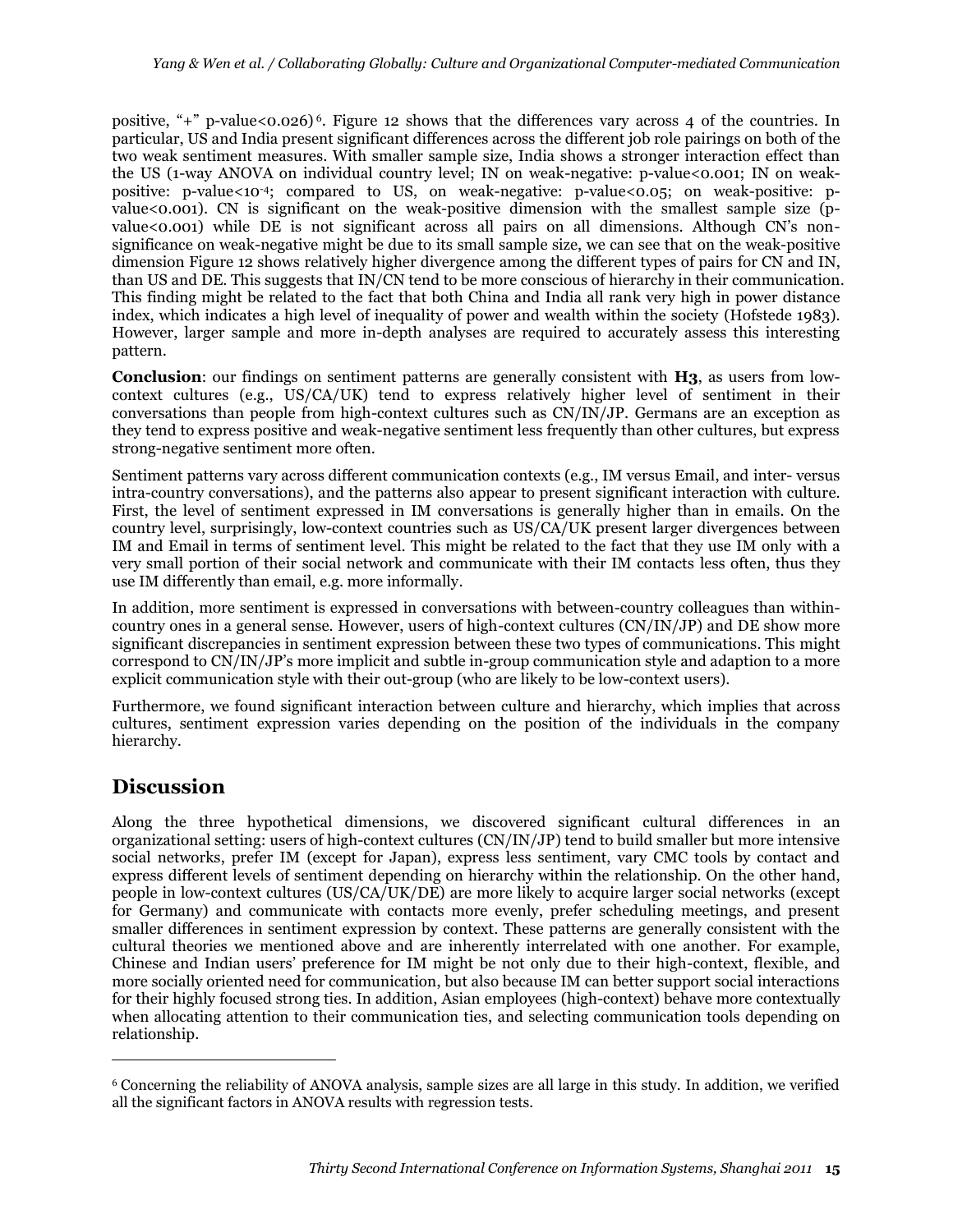Our analyses also reveal interesting discrepancies within Asian and Western culture groups. In general, US/CA are fairly similar, followed by the UK, with Germany differing most from other Western countries. In particular, German employees tend to express the least positive and weak-negative sentiment but the highest amounts of strong-negative sentiment and they tend to be more conservative in developing social networks. On the other hand, CN/IN are highly similar in a variety of aspects, while JP tends to be often an exception among Asian countries. In particular, Japanese users are the least likely to use IM in organizational communications and they express very little sentiment in their conversations. They also show a high differentiation between inter- and intra-country communications in terms of sentiment, which might echo their strong social cohesion and nationalistic allegiance. These findings suggest that there are important individual differences within each cultural group as well as additional dimensions that might co-evolve with culture (e.g., economic ideology or industrialization).

Further, several interesting sentiment patterns have emerged from our exploratory analyses. First, by differentiating weak vs. strong sentiments, we detect variation across countries in terms of degrees of subjectivity in individuals' conversation. Second, IM conversations tend to contain more sentiment words than does email, and messages from managers tend to be more positive while less negative, and vice versa for messages from non-managers.

The interaction between cultural effect and communication context is complex. For example, although CN/IN users were predicted to be more context-dependent, they present smaller discrepancy in sentiment expression between IM and email than Western users. This might be related to Westerners' much smaller portion of contacts through IM and very infrequent usage of IM. In addition, CN/IN use fewer sentiment words in their within-country communications, whereas US/CA/UK present almost the opposite pattern. We might interpret it as that high-context culture users might want/need to communicate with in-group people in a more subtle way, and adapt to a more explicit communication style with out-groups (who are likely to be low-context users). The Germans, who are in a low-context culture, also show very different sentiment patterns in communication to the inter-country contacts compared to the within-country contacts. This might imply that national identity plays an important role in their social interactions. However, more research is required to understand these findings.

### *Design Implications*

Our study indicates that people present different preferences and styles when using CMC tools in their organizational communications, which can reflect their inherent cultural characteristics. These cultural differences might hinder extensive cross-cultural collaboration. For example, a Chinese employee who has established a working style incorporating use of IM for prompt and negotiable communication with her Chinese colleagues may find it difficult to work with new colleagues from the West. Thus, it is important to recognize these barriers beyond language in designing and conducting collaborative work. In addition, it might be useful to design richer and more contextualized features for IM, to alleviate the concerns over its use (if, e.g., Japanese are more likely to perceive IM as improper interruption in a business context). Similarly, scheduling tools (e.g., calendaring tools) might also require higher flexibility to accommodate high-context culture users. For example, users might want features enabling the invitee to be more involved in scheduling or negotiating, or more diverse levels of formality in response (beyond "accept, decline, propose another time").

Our results also suggest that people in high-context cultures tend to differentiate their social contacts to a higher degree than those in low-context cultures, in terms of communication frequency, choice of CMC tools, and sentiment styles. Thus, it is important to further investigate how each of the CMC tools has been able to and should be better designed to support the specific need for particular types of social interactions, in specific cultural contexts. For example, high-context culture users might desire a more contextualized and personalized tool for contact management and need rich support for intensive social interactions with their strong-tie contacts. On the other hand, low-context culture users might desire tools that support uniform social interactions with their larger sized social networks.

On the perspective of sentiment, we show that cultures differ significantly and that sentiment has complex interactions with other factors such as communication channel and hierarchy relationship. Therefore, designers should recognize these differences and design their systems to foster mutual understanding and respect. For example, in virtual collaboration with foreign colleagues (e.g., sending email, setting up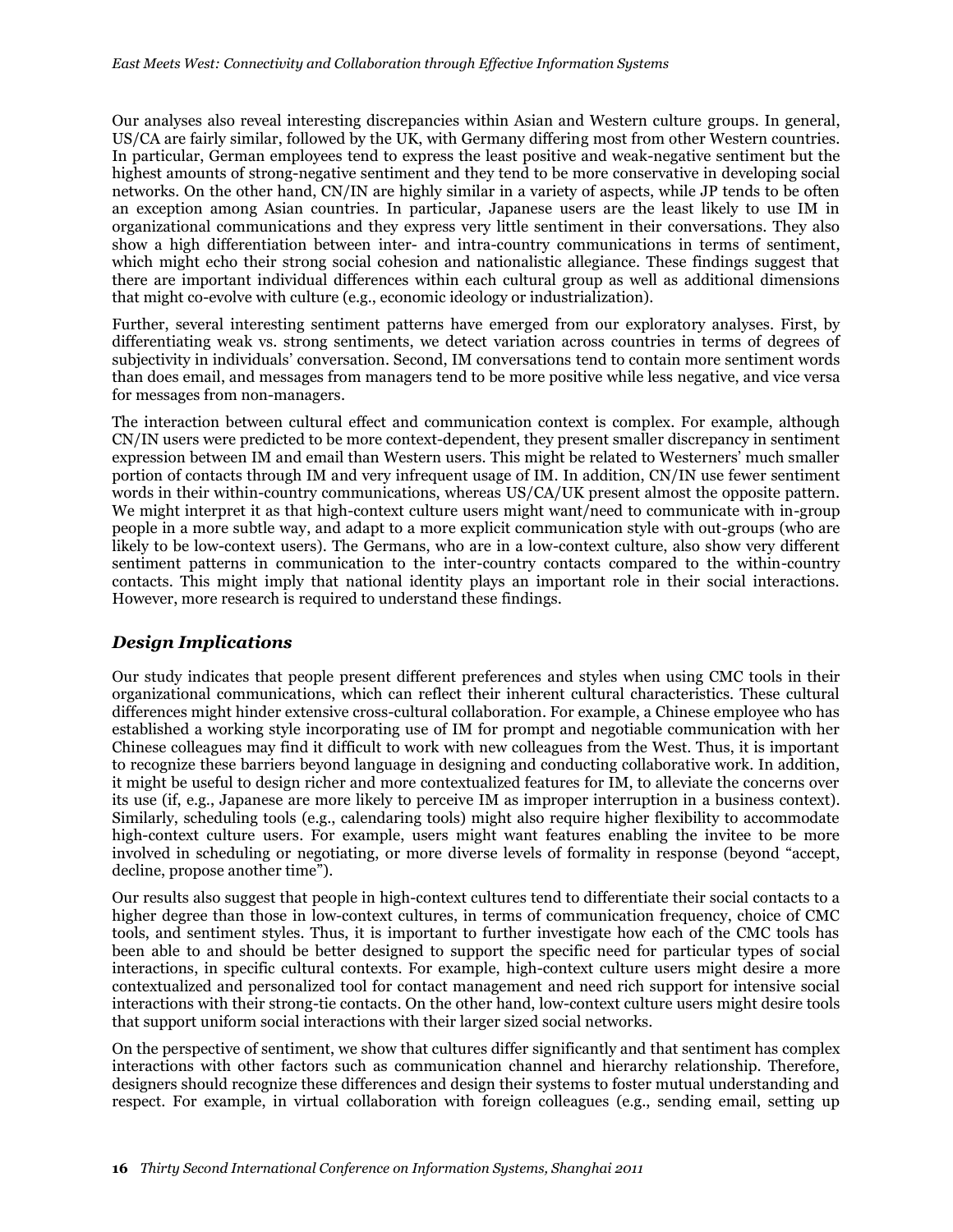meetings), one could provide awareness of the cultural background of the group and access to training materials. In addition, when developing products or services that automatically harvest expressed sentiment, cultural differences need to be taken into account.

## *Limitations & Future Work*

Culture is a complex phenomenon. There are always individual differences and differences between subgroups within a culture, thus measures and statistical tests can only capture the aggregate patterns. Further work should examine these findings in detailed field studies. In addition, although our analyses have shown significant differences across cultures that are consistent with the theoretical hypotheses, we cannot exclude the possibility that other factors interact with culture and shape the differences. Furthermore, quantitative analyses cannot provide the rationales behind the data. Therefore, we would like to address these limitations in our future work by conducting surveys and interviews to elicit individuals' rationale in choosing communication media and styles.

The second limitation stems from the setting of the study. While we were able to effectively control for many variables, such as professional context and socioeconomic status, by confining our analysis within a fairly uniform corporate environment, this inevitably limits the generalizability of the results to other kinds of user groups or contexts. In addition, our dataset may not be representative of all communication and social interactions within global companies, but it allows us to address the role of culture in computer-mediated communication for a set of individuals who share similar job roles in an international company.

We should also note that our sentiment analysis could only be applied to sentiment patterns in English. English is the primary language in which business is conducted by the company and it should capture the general sentiment patterns in their cross-cultural collaboration. In addition, sentiment can be only reliably compared within a single language. However, people might express sentiment differently when using a different language and we would like to explore this in our future work.

## **Conclusion**

To our knowledge, this is the first large-scale empirical study of cultural differences in terms of the social interaction patterns through CMC tools in an organizational context. Significant cultural differences emerge around the structures, preferences, and styles in social networking and communication through CMC tools, which echo the inherent cultural characteristics as suggested by cultural theories. These cultural differences can be largely predicted according to primary cultural dimensions: high- and lowcontext cognitive and communication patterns, individualistic versus collectivistic orientation, time perception, and uncertainty avoidance. Yet our results demonstrate interesting and complex variances across countries even within the same general cultural categories. In addition, we reveal the complex interactions between culture and different communication contexts (e.g., hierarchical relationship, and mode of communication). These important findings would prompt further investigation and design consideration for cultural differences in cross-cultural collaboration.

## **Acknowledgements**

 $\overline{a}$ 

This research was conducted through participation in the Network Science Collaborative Technology Alliance sponsored by the U.S. Army Research Laboratory under Agreement Number W911NF-09-2- 0053<sup>7</sup> . The University of Michigan authors were also partially supported by NSF IIS-0948639 and NSF IIS-0746646. We would like to thank Dashun Wang, Xiao Wei, Helena Buhr, Thomas Talhelm, and Hanghang Tong for their help and insightful discussions about this study.

<sup>7</sup> The views and conclusions contained in this document are those of the authors and should not be interpreted as representing the official policies, either expressed or implied, of the Army Research Laboratory or the U.S. Government. The U.S. Government is authorized to reproduce and distribute reprints for Government purposes notwithstanding any copyright notation here on.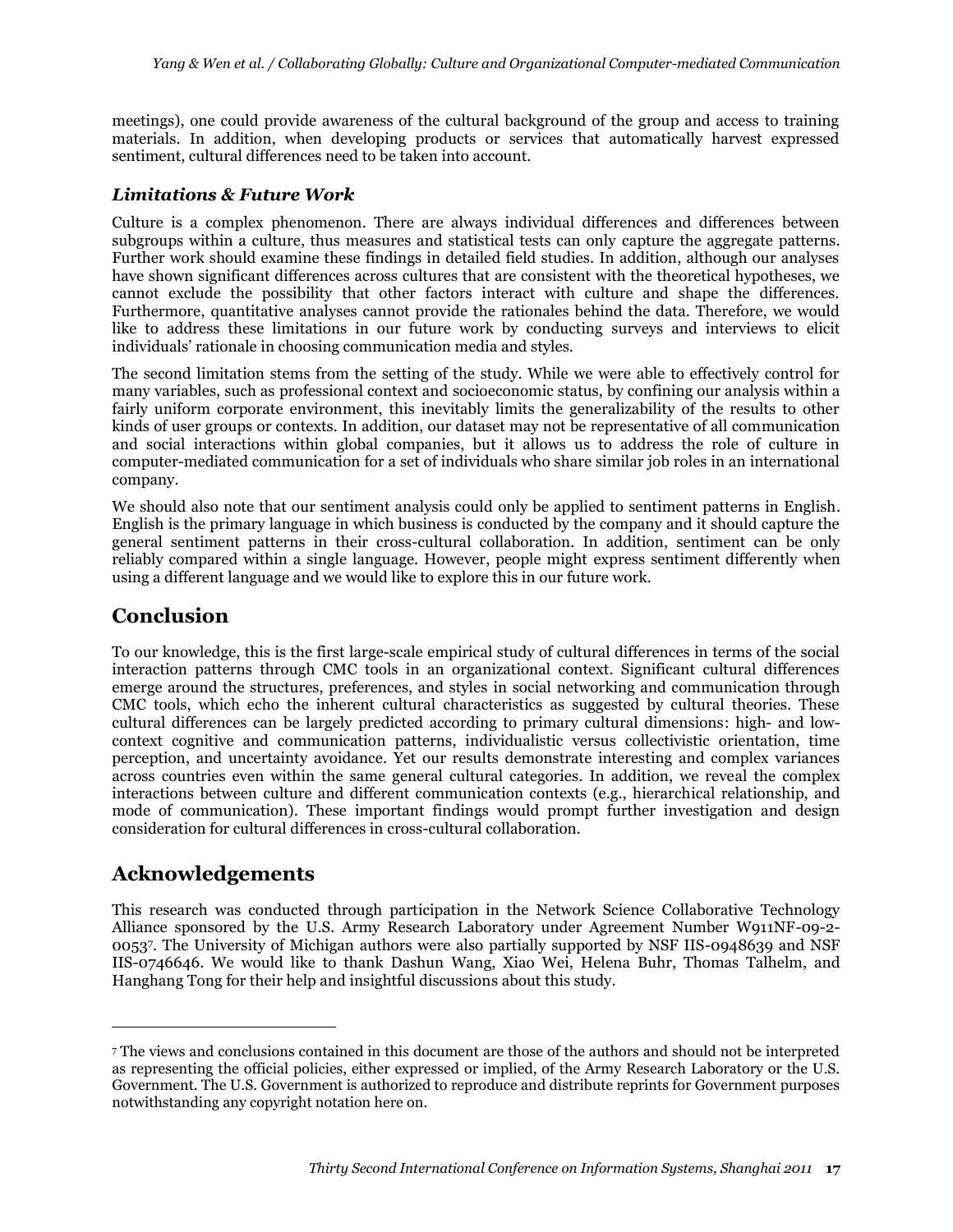## **References**

- <span id="page-17-13"></span>Alston, J.P. 1989. "Wa, Guanxi, and Inhwa: Managerial Principles in Japan, China, and Korea," *Business Horizons* (March-April).
- <span id="page-17-7"></span>Dollinger, M.J. 1988. "Confucian Ethics and Japanese Management Practices," *Journal of Business Ethics* (7), pp. 575–584.
- <span id="page-17-11"></span>George, R.L. 1992. *The East-West Pendulum*. NJ: Prentice-Hall.
- <span id="page-17-8"></span>Greenfield, P.M., Maynard, A.E., and Childs, C.P. 2003. "Historical Change, Cultural Learning, and Cognitive Representation in Zinacantec Maya Children," *Cognitive Development* (18), pp. 455–487.
- <span id="page-17-10"></span>Grossmann, I. 2009. "Russian Interdependence and Holistic Cognition," in: *Unpublished manuscript*. University of Michigan, Ann Arbor.
- <span id="page-17-18"></span>Hall, E.T. 1973. *The Silent Language* Doubleday.
- <span id="page-17-15"></span>Hall, E.T. 1976. *Beyond Culture*. Anchor Books.
- <span id="page-17-16"></span>Hall, E.T., and Hall, M.R. 1990. *Understanding Cultural Differences, Germans, French and Americans*. Yarmouth: Intercultural Press.
- <span id="page-17-23"></span>Higgins, E.T. 1997. "Beyond Pleasure and Pain," *American Psychologist* (52:12), pp. 1280-1300.
- <span id="page-17-4"></span>Hofstede, G. 1983. "Dimensions of National Cultures in Fifty Countries and Three Regions," in *Explications in Cross-Cultural Psychology,* J. Deregowski, S. Dzuirawiec and R. Annis (eds.).
- <span id="page-17-19"></span>Hofstede, G. 2009. "Geert Hofsted Cultural Dimensions." Retrieved 02-15, 2011, from [http://www.geert](http://www.geert-hofstede.com/)[hofstede.com/](http://www.geert-hofstede.com/)
- <span id="page-17-17"></span>Hofstede, G., and Bond, M.H. 1988. "The Confucius Connection: From Cultural Roots to Economic Growth," *Organizational Dynamics*, pp. 5-21.
- <span id="page-17-3"></span>Hofstede, G.H. 1980. *Culture's Consequences: International Differences in Work-Related Values*. SAGE.
- <span id="page-17-12"></span>Howard, N., and Teramoto, Y. 1981. "The Really Important Difference between Japanese and Western Management," *Management International Review* (21:3), pp. 19–30.
- <span id="page-17-0"></span>Ishii, H. 1993. "Cross0cultural Communication and Cscw," in *Global Networks: Computers and International Communication,* L.M. Harasim (ed.). The MIT Press.
- <span id="page-17-14"></span>Jacobs, J.B. 1980. "The Concept of Guanxi and Local Politics in a Rural Chinese Cultural Setting," in *Social Interaction in Chinese Society,* S.L. Greenblatt, R.W. Wilson and A.A. Wilson (eds.). New York: Praeger, pp. 209-236.
- <span id="page-17-20"></span>Kayan, S., Fussell, S.R., and Setlock, L.D. 2006. "Cultural Differences in the Use of Instant Messaging in Asia and North America," in *Proceedings of the 2006 20th conference on Computer supported cooperative work*. Banff, Alberta, Canada: ACM, pp. 525-528.
- <span id="page-17-9"></span>Kitayama, S., Park, H., Sevincer, A.T., Karasawa, M., and Uskul, A.K. 2009. "A Cultural Task Analysis of Implicit Independence: Comparing North America, Western Europe, and East Asia," *Journal of Personality and Social Psychology*).
- <span id="page-17-24"></span>Lee, A.Y., Aaker, J.L., and Gardner, W.L. 2000. "The Pleasures and Pains of Disinct Self-Construals: The Role of Interdependence in Regulatory Focus," *Journal of Personality and Social Psychology* (78:6), pp. 1122-1134.
- <span id="page-17-22"></span>Lewin, K. 1984. "Sociocultural Influences on the Process," in *Readings on Communicating with Strangers: An Approach to Intercultural Communication,* W.B. Gudykunst and Y.Y. Kim (eds.). New York: McGraw-Hill, pp. 61-82.
- <span id="page-17-6"></span>Lloyd, G.E.R. 1996. "Science in Antiquity: The Greek and Chinese Cases and Their Relevance to the Problems of Culture and Cognition," in *Modes of Thought: Explorations in Culture and Cognition,* D.R. Olson and N. Torrance (eds.). Cambridge, UK: Cambridge University Press.
- <span id="page-17-5"></span>Markus, H.R., and Kitayama, S. 1991. "Culture and the Self: Implications for Cognition, Emotion, and Motivation," *Psychological Review* (98), pp. 224–253.
- <span id="page-17-21"></span>Massey, A.P., Hung, Y.-T.C., Montoya-Weiss, M., and Ramesh, V. 2001. "When Culture and Style Aren't About Clothes: Perceptions of Task-Technology "Fit" in Global Virtual Teams," *International ACM SIGGROUP Conference on Supporting Group Work*, Boulder, Colorado, USA: ACM, pp. 207-213.
- <span id="page-17-1"></span>Matsumoto, D., Takeuchi, S., Andayani, S., Kouznetsova, N., and Krupp, D. 1998. "The Contribution of Individualism Vs. Collectivism to Cross-National Differences in Display Rules," *Asian Journal of Social Psychology* (1), pp. 147–165.
- <span id="page-17-2"></span>Naumov, A.I. 1996. "Hofstede's Measurement of Russia: The Influence of National Cultures on Business Management," *Management,* (1:3), pp. 70–103.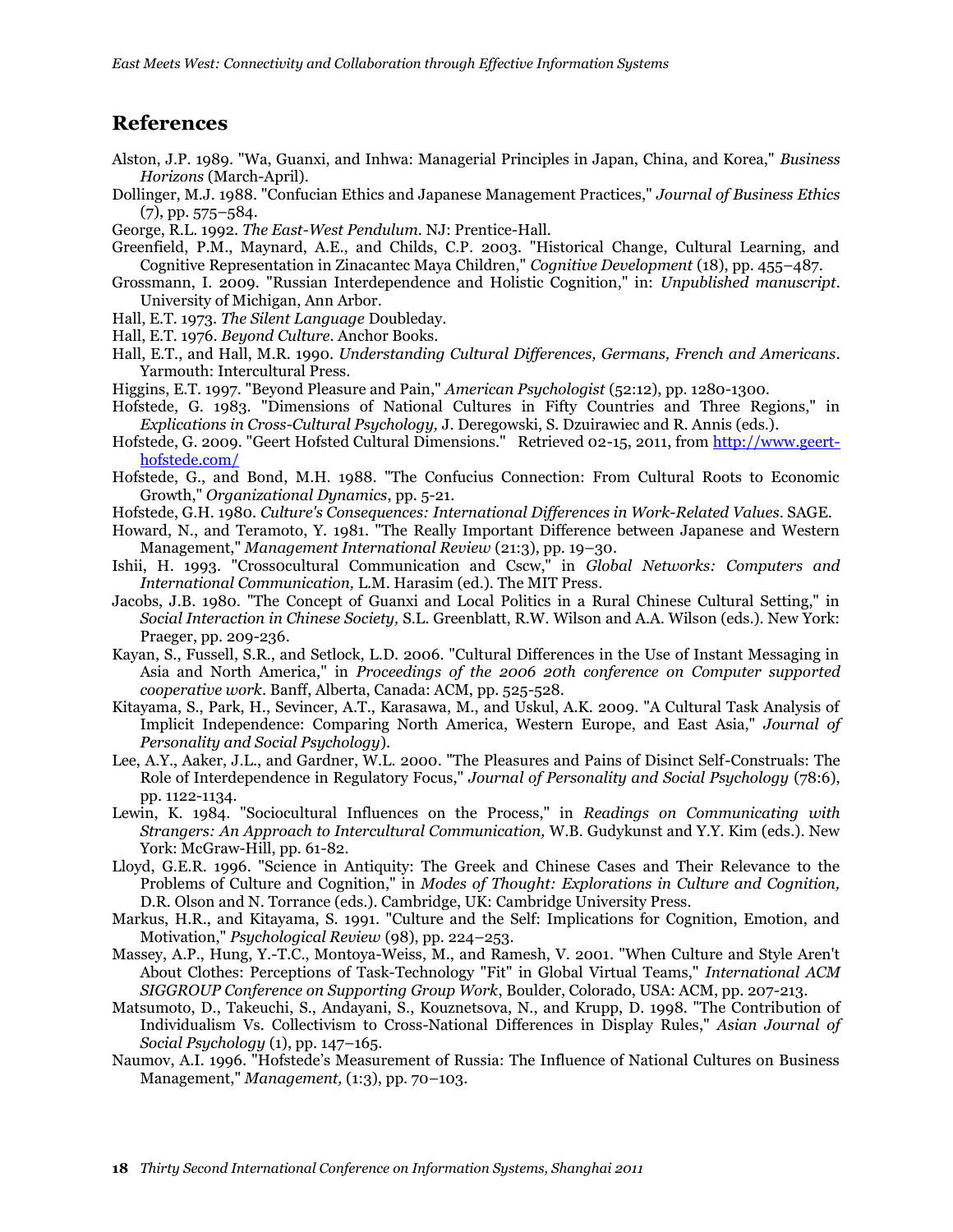- <span id="page-18-0"></span>Nisbett, R.E., Peng, K., Choi, I., and Norenzayan, A. 2001. "Culture and Systems of Thought: Holistic Vs. Analytic Cognition," *Psychological Review* (108), pp. 291–310.
- <span id="page-18-16"></span>Oishi, S. 2010. "The Psychology of Residential Mobility: Implications for the Self, Social Relationships, and Well-Being," *Perspectives on Psychological Science* (5), pp. 5-21.

<span id="page-18-9"></span>Pye, L.W. 1982. *Chinese Commercial Negotiating Style*. Oelgeschlager, Gunn & Hain.

- <span id="page-18-4"></span>Pye, L.W. 1985. *Asian Power and Politics: The Cultural Dimensions of Authority*. Cambridge, MA: The Belknap Press of Harvard University.
- <span id="page-18-8"></span>Ralston, D.A., Gustafson, D.J., Terpstra, R.H., and Holt, D.H. 1995. "Pre-Post Tiananmen Square: Changing Values of Chinese Managers," *Asia Pacific Journal of Management* (12), pp. 1–20.
- <span id="page-18-5"></span>Ralston, D.A., Holt, D.H., Terpstra, R.H., and Kai-Cheng, Y. 2007. "The Impact of National Culture and Economic Ideology on Managerial Work Values: A Study of the United States, Russia, Japan, and China," *Journal of International Business Studies*), pp. 1-19.
- <span id="page-18-17"></span>Russell, J.A., and Yik, S.M. 1996. "Emotion among Chinese," in *The Handbook of Chinese Psychology,* M.H. Bond (ed.). Hong Kong: Oxford University Press.
- <span id="page-18-15"></span>Setlock, L.D., and Fussell, S.R. 2010. "What's It Worth to You?: The Costs and Affordances of Cmc Tools to Asian and American Users," in *Proceedings of the conference on Computer supported cooperative work*: ACM, pp. 341-350.
- <span id="page-18-14"></span>Setlock, L.D., Fussell, S.R., and Neuwirth, C. 2004. "Taking It out of Context: Collaborating within and across Cultures in Face-to-Face Settings and Via Instant Messaging," in *Proceedings of the ACM conference on Computer supported cooperative work*. Chicago, Illinois, USA: ACM, pp. 604-613.
- <span id="page-18-2"></span>Singelis, T.M. 1994. "The Measurement of Independent and Interdependent Self-Construals," *Personality and Social Psychology Bulletin* (20:October), pp. 580-591.
- <span id="page-18-18"></span>Song, W. 1985. "A Preliminary Study of the Character Traits of the Chinese," in *Chinese Culture and Mental Health,* W.S. Tseng and D.Y.H. Wu (eds.). Orlando, FL: Academic Press.
- <span id="page-18-13"></span>Teng, J.T.C., Calhoun, K.J., Cheon, M.J., Raeburn, S., and Wong, W. 1999. "Is the East Really Different from the West: A Cross-Cultural Study on Information Technology and Decision Making," in *Proceedings of the 20th international conference on Information Systems*. Charlotte, North Carolina, United States: Association for Information Systems, pp. 40-46.
- <span id="page-18-10"></span>Ting-Toomey, S. 1988. "Intercultural Conflict Styles: A Face-Negotiation Theory," in *Theories in Intercultural Communication,* K. Y. Y. and G. W. B. (eds.). London: SAGE pp. 213-235.
- <span id="page-18-11"></span>Triandis, H.C. 1989. "The Self and Social Behavior in Differing Cultural Contexts," *Psychological Review*  $(3)$ , pp. 506-520.
- <span id="page-18-3"></span>Triandis, H.C. 1995. *Individualism and Collectivism*. Boulder, CO: Westview.
- <span id="page-18-6"></span>Varnum, M.E.W., Grossmann, I., Katunar, D., Nisbett, R.E., and Kitayama, S. 2008. "Holism in a European Cultural Context: Differences in Cognitive Style between Central and East Europeans and Westerners," *Journal of Cognition and Culture* (8), pp. 321–333.
- <span id="page-18-1"></span>Varnum, M.E.W., Grossmann, I., Kitayama, S., and Nisbett, R.E. 2010. "The Origin of Cultural Differences in Cognition: The Social Orientation Hypothesis," *Current Directions in Psychological Science* (10:1), pp. 9-13.
- <span id="page-18-12"></span>Veinott, E.S., Olson, J., Olson, G.M., and Fu, X. 1999. "Video Helps Remote Work: Speakers Who Need to Negotiate Common Ground Benefit from Seeing Each Other," *the SIGCHI conference on Human factors in computing systems*, Pittsburgh, Pennsylvania, United States: ACM, pp. 302-309.
- <span id="page-18-23"></span>Wang, H.-C., Fussell, S.F., and Setlock, L.D. 2009. "Cultural Difference and Adaptation of Communication Styles in Computer-Mediated Group Brainstorming," in *Proceedings of the 27th international conference on Human factors in computing systems*. Boston, MA, USA: ACM, pp. 669- 678.
- <span id="page-18-20"></span>Wen, Z., and Lin, C.-Y. 2010. "On the Quality of Inferring Interests from Social Neighbors," *SIGKDD international conference on Knowledge discovery and data mining*, Washington, DC, USA: ACM, pp. 373-382.
- <span id="page-18-7"></span>Whitehill, A.M. 1991. *Japanese Management: Tradition and Transition*. London: Routledge.
- <span id="page-18-22"></span>Wilson, T., Wiebe, J., and Hoffmann, P. 2005. "Recognizing Contextual Polarity in Phrase-Level Sentiment Analysis," *HLT-EMNLP*.
- <span id="page-18-21"></span>Wu, L., Lin, C.-Y., Aral, S., and Brynjolfsson, E. 2009. "Value of Social Network -- a Large-Scale Analysis on Network Structure Impact to Financial Revenue of Information Technology Consultants."
- <span id="page-18-19"></span>Yamagishi, T., Hashimoto, H., and Schug, J. 2008. "Preferences Versus Strategies as Explanations for Culture-Specific Behavior," *Psychological Science* (19:6).